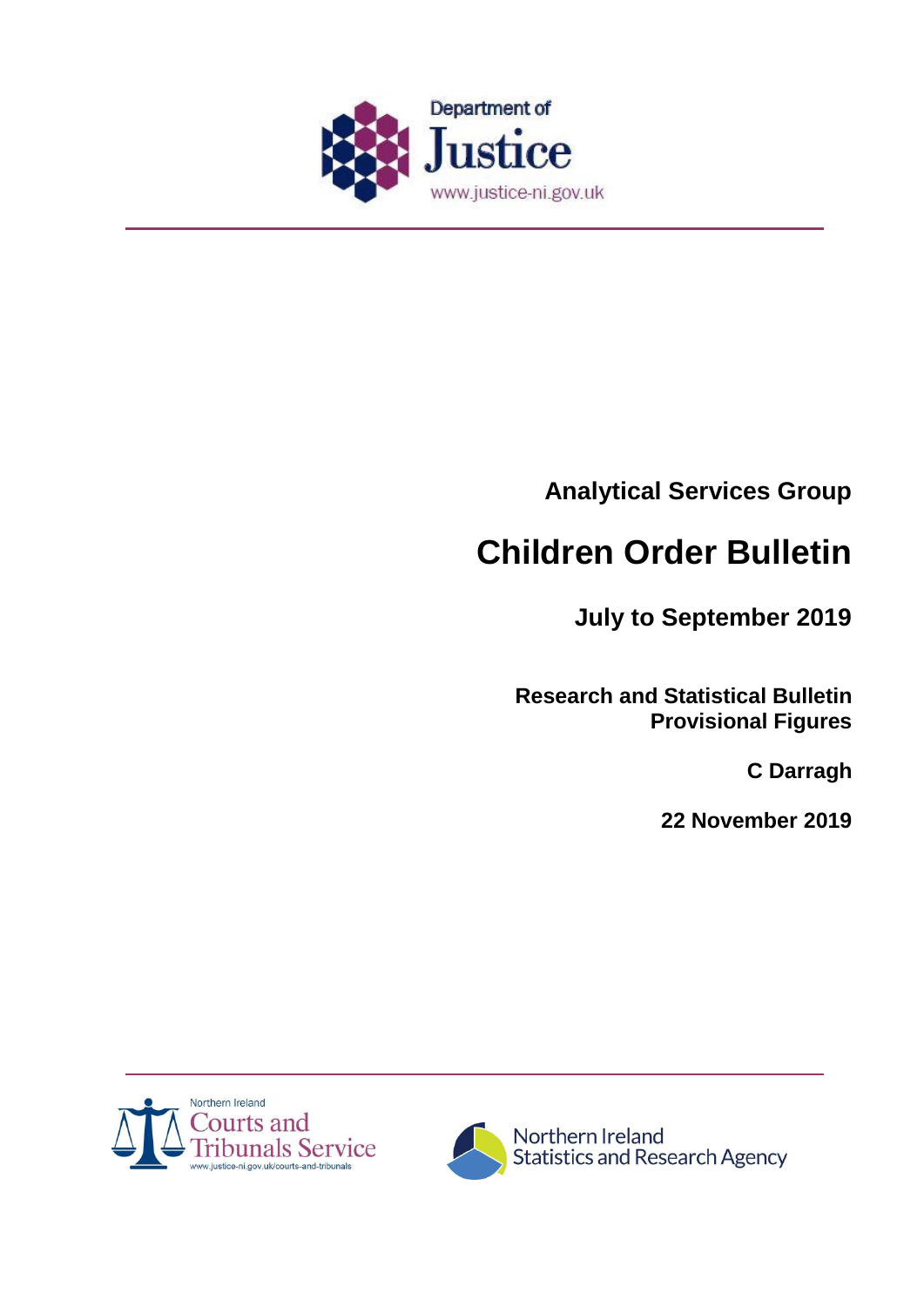Produced by Analytical Services Group, Department of Justice.

For further information write to:

**Analytical Services Group, NI Courts and Tribunals Service, 4 th Floor, Laganside House, 23-27 Oxford Street, Belfast BT1 3LA**

**Telephone: 028 9072 8927 Email: caroline.darragh@courtsni.gov.uk** This bulletin is available on the Internet at: **www.justice-ni.gov.uk/courts-and-tribunals**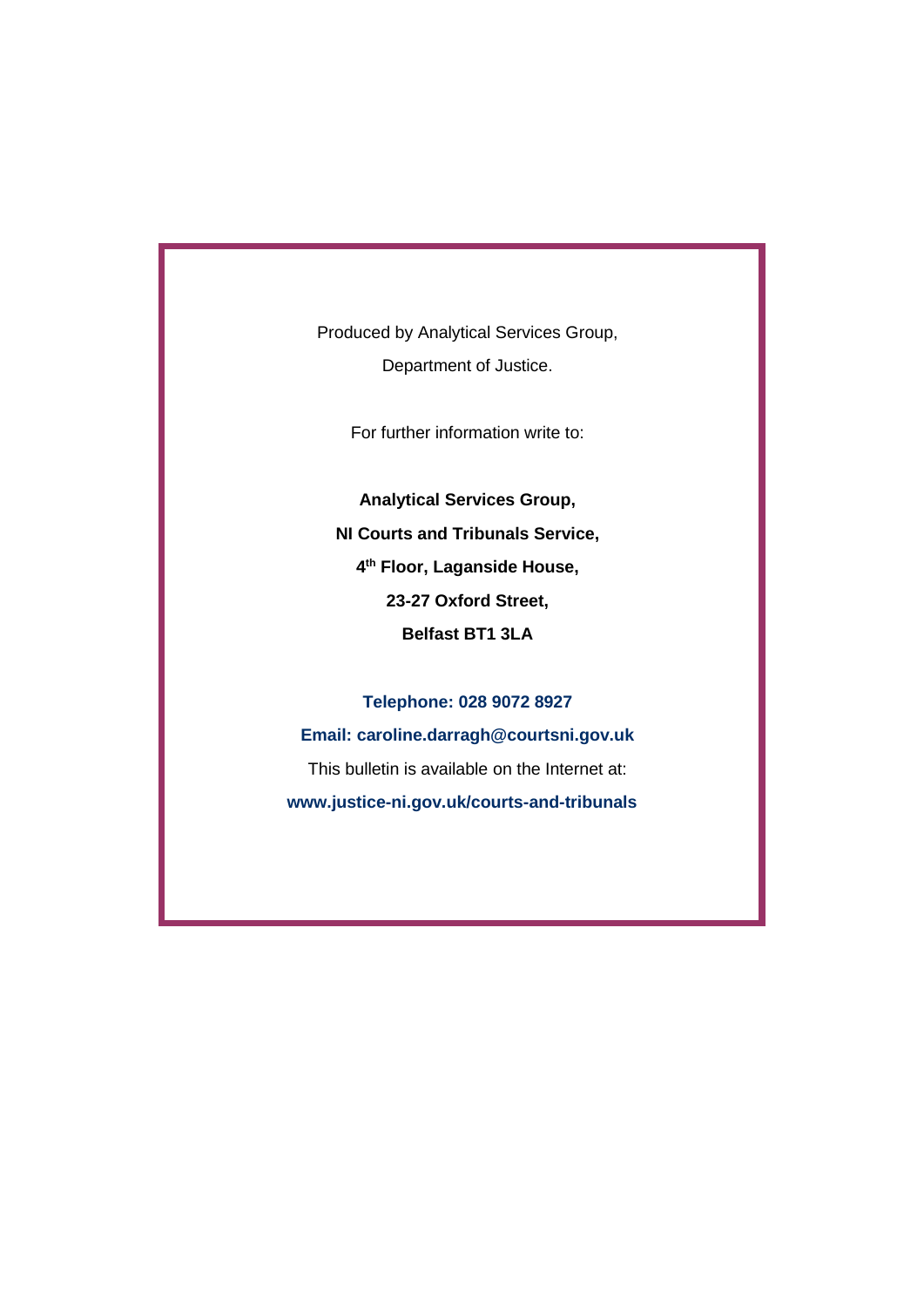# **EXECUTIVE SUMMARY**

- $\triangleright$  This bulletin provides information on throughput of Children Order business in Northern Ireland across the magistrates (Family Proceedings Courts), county (Family Care Centre) and High courts. This bulletin covers the period July to September 2019 and commentary on trends observed for this quarter in each year from 2010.
- There were 1,105 Children Order Applications received during July to September 2019. This was a 13% decrease on the 1,275 applications received during July to September 2018. The number of applications disposed has decreased by 7% from 1,111 during July to September 2018, to 1,036 for the same period in 2019.
- The most common reason for transfer is complexity at 72% (143 of 198 reasons).
- **A change in the counting methodology for orders made was introduced in 2016, and therefore a comparison of figures in tables 3, 4 and 5 with previous Children Order bulletins prior to 2016 should not be made. A back series of data based on the new counting methodology is available via the following link:** <https://www.justice-ni.gov.uk/articles/nicts-statistics-and-research>

## **For more information please see details on page 3 or alternatively contact the statistician responsible for this publication.**

- There were 273 own motion orders made in July to September 2019, and 14% (38) were in relation to Contact Issues. This was a 29% increase on the same period last year when 212 own motion orders were made.
- $\triangleright$  There were 2,290 interim orders made between July to September 2019, this was a 5% increase on the same quarter last year when 2,188 interim orders were made. The majority were in relation to Care (1,272) and Contact (807) issues.
- $\triangleright$  There were 1,417 final orders made between July to September 2019, this was a 4% decrease on the same quarter last year when 1,470 final orders were made. The majority of final orders made were in relation to Contact and Residence issues – 327 (23%) and 212 (15%) orders respectively.
- $\triangleright$  In July to September 2019, the average waiting time for applications disposed was 39.8 weeks for public law and 22.8 weeks for private law. The average waiting times have increased by 1% for public law applications and increased by less than 1% for private law applications, compared to the same quarter last year (39.4 and 22.7 weeks).
- $\triangleright$  In the quarter July to September 2019 there were 1,473 children involved in the applications disposed. This was a 15% decrease on the 1,728 disposed in the same quarter in 2018.
- $\triangleright$  In total there were 426 Children Order sittings for July to September 2019 compared with 459 for July to September 2018 a decrease of 7%, with a total time of 1,111 hours sat compared with 1,184 hours sat during the same period last year (a decrease of 6%).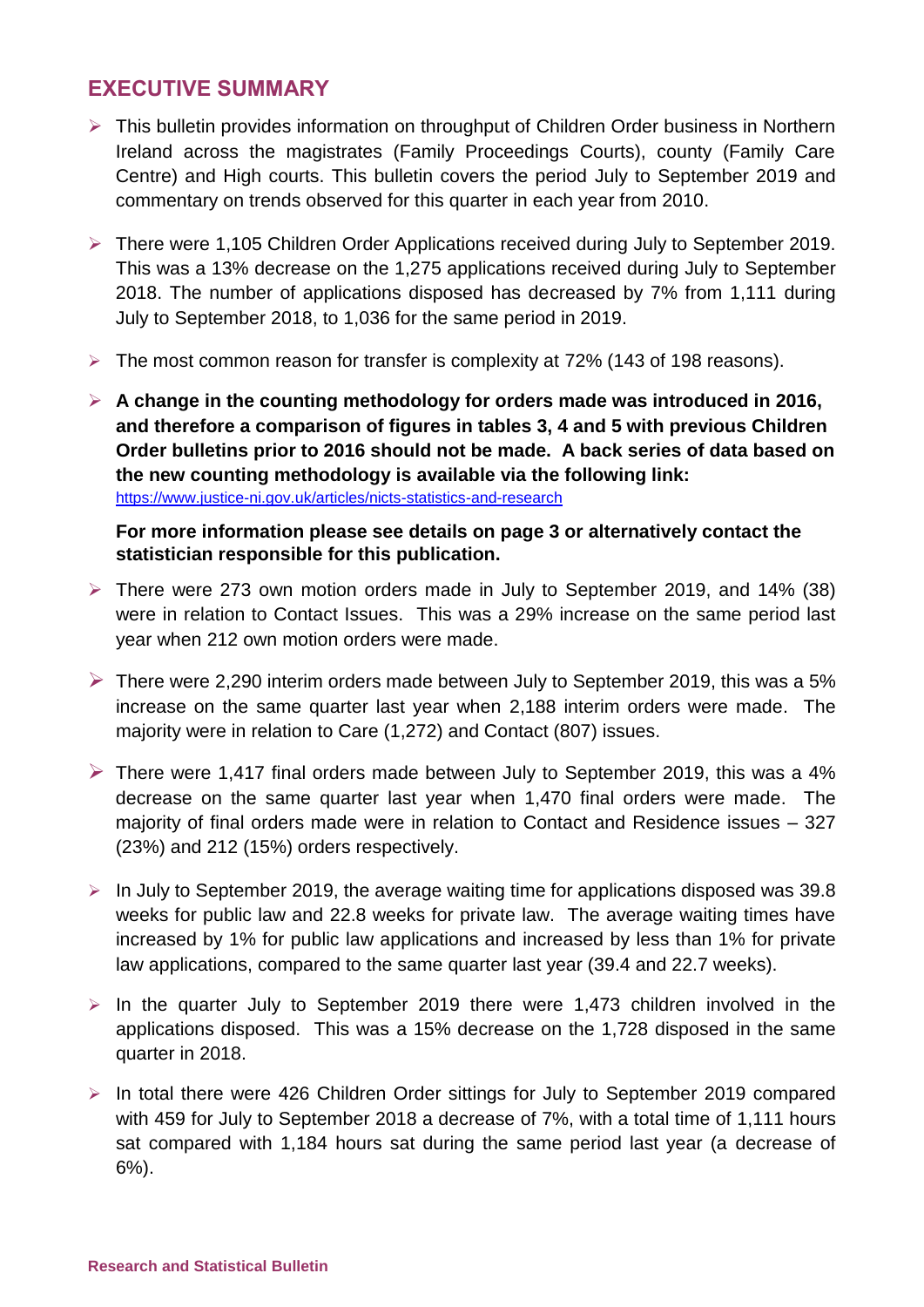# **CONTENTS**

| <b>Contents</b>                | Page           |
|--------------------------------|----------------|
| <b>Introduction</b><br>1.      | $\mathbf{1}$   |
| 2. Methodology                 | $\overline{2}$ |
| <b>Findings</b><br>3.          | 5              |
| 3.1 Receipts & Disposals       |                |
| 3.2 Transfers                  |                |
| 3.3 Orders Made                |                |
| 3.4 Waiting Times              |                |
| 3.5 Age and gender of children |                |
| 3.6 Sittings                   |                |
|                                |                |

| Appendix 1 - Tables                   |  |
|---------------------------------------|--|
| <b>Appendix 2 - Explanatory Notes</b> |  |

| <b>Figure</b>   |                                                                                                  | Page           |
|-----------------|--------------------------------------------------------------------------------------------------|----------------|
| Figure 1        | Children Order Applications Received and Disposed: July-September 2010<br>to July-September 2019 | 5              |
| Figure 2        | Reasons for Transfer: July-September 2019                                                        | 6              |
| <b>Figure 3</b> | Average waiting times for applications disposed: July-September 2010 to<br>July-September 2019   | $\overline{7}$ |
| Figure 4        | Age and gender of children involved: July-September 2019                                         | 8              |
| <b>Table</b>    |                                                                                                  | Page           |
| Table 1a        | <b>Applications received and disposed</b>                                                        | 9              |
| Table 1b        | Applications received and disposed by processing office                                          | 10             |
| Table 2         | <b>Reasons for Transfer</b>                                                                      | 11             |
| Table 3         | Own motion orders                                                                                | 12             |
| Table 4         | <b>Interim order</b>                                                                             | 13             |
| Table 5         | <b>Final orders</b>                                                                              | 14             |
| Table 6         | Average time in weeks from lodgement to disposal by processing office                            | 15             |
| Table 7         | Age and gender of children in applications disposed                                              | 15             |
| Table 8         | Court sittings and court sitting times                                                           | 16             |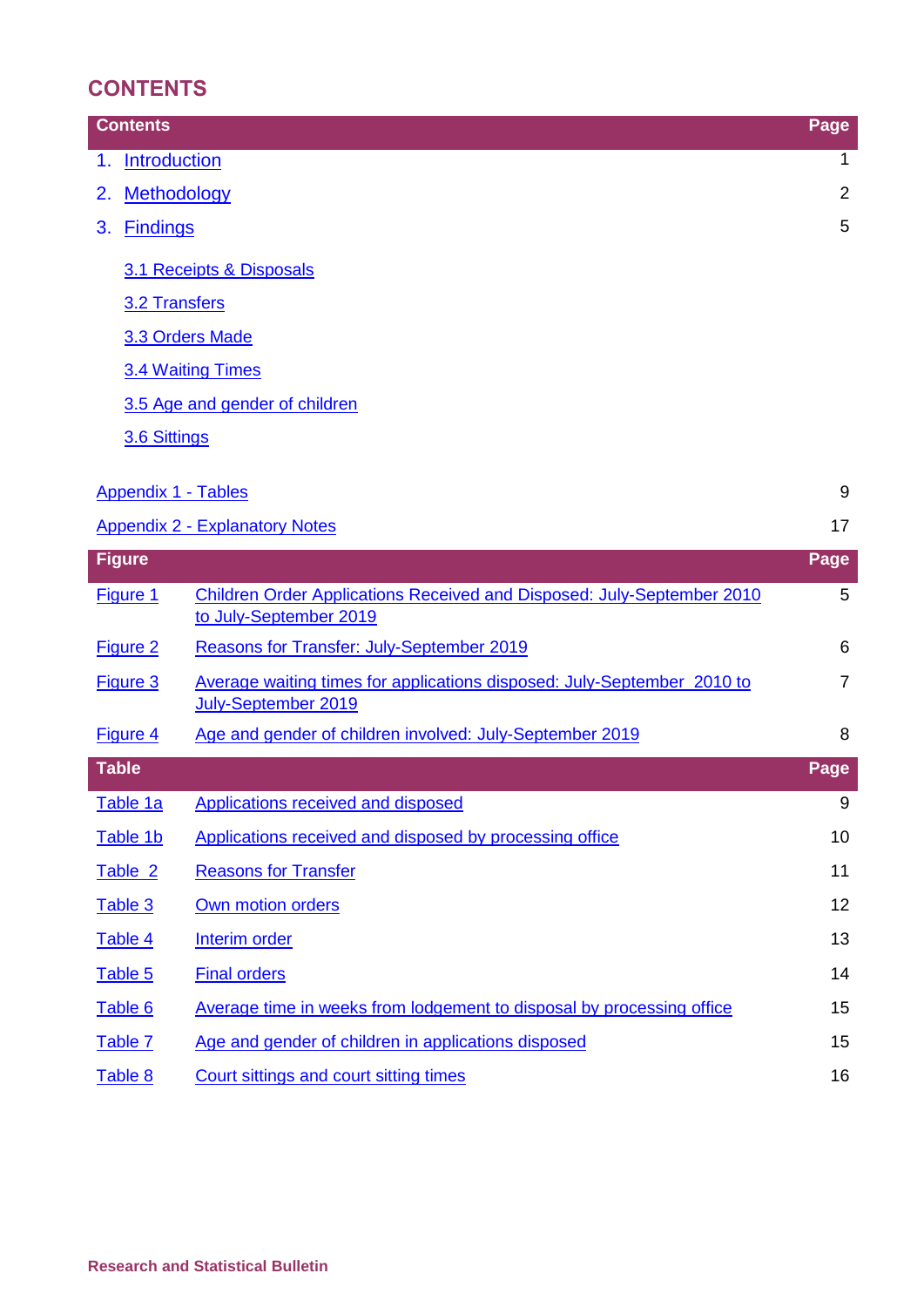# <span id="page-4-0"></span>**1. INTRODUCTION**

The primary aim of the Children Order is to promote the welfare of children. The Order creates a clear, practical and consistent code of law governing the care, protection and upbringing of children and the provision of services to them and their families. It confers concurrent jurisdiction on all three tiers of the courts (High Court, county courts and magistrates' courts) so that subject to certain limited exceptions, any court can make any of the orders available under the Order. Under the Order the welfare of the child is the paramount consideration. When dealing with children, courts try to ensure that delay is avoided, and may only make an order if to do so is better than making no order at all.

All children order matters are dealt with at Family Proceedings Courts (which are part of the magistrates' courts), at Family Care Centres (which are part of the county courts) or in the Family Division (Office of Care & Protection) of the High Court. Where a Family Proceedings Court considers that the proceedings are exceptionally grave, important or complex, then the matter will be transferred to the Family Care Centre. Where the Family Care Centre believes that the case is suitable for hearing the High Court it may in turn transfer it to the High Court.

Matters affecting children are split into public and private law applications;

Public Law applications: are those brought by local authorities and include matters such as care, supervision and emergency protection orders.

Private Law applications: are those brought by private individuals, generally in connection with divorce or the parents' separation. Order types include parental responsibility, residence, financial provision and article 8 contact applications.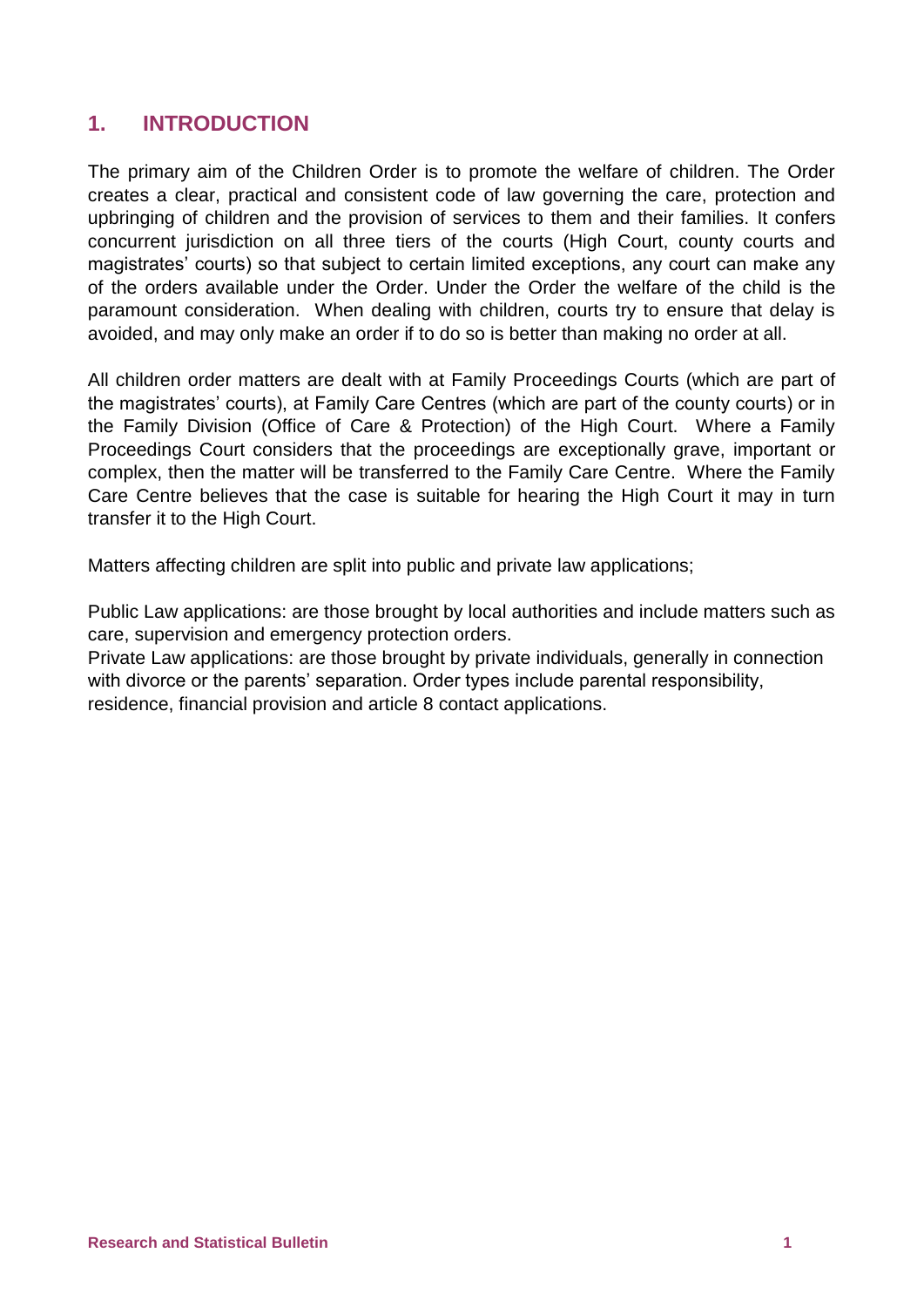# <span id="page-5-0"></span>**2. METHODOLOGY**

#### **2.1 Data sources**

Data contained in the Tables are inputted onto the Integrated Court Operations System (ICOS). This system was implemented across the Northern Ireland Courts and Tribunals Service (NICTS) over a two year period from 2005 to 2007. While ICOS was introduced in the Children Order Proceedings during 2007, data derived from ICOS has been used as the source for official government statistics since April 2007, when the implementation of ICOS across all court tiers was completed. ICOS is a live operating system used in each court tier to process every part of court business, from receipt of payments through to the production of final orders made. The data are input into this system on a daily basis by court clerks, and this information is checked and confirmed by another member of staff to ensure the data entries are correct.

#### **2.2 Methodology for generating data**

Statisticians based within the NICTS take a download of Children Order information from ICOS on a monthly basis. The information is downloaded using a package called Share Point which extracts all the relevant data from ICOS into text files which are refreshed with up to date information each weekend. The text files are downloaded onto a secure internal facility that only specified statistical personnel have access to. The data contained in the files are identified only by numbers and names and addresses are not held. These statistical files are not transmitted outside the NICTS statistical team. The statisticians based in the NICTS then import these data into the Statistics Package for Social Sciences (SPSS). SPSS is then used to perform extensive data validations to identify potential errors in the data and to ensure the data are reliable and robust.

#### **2.3 Baseline and Time period**

Data contained within this bulletin relate to the time series 2010 to the current calendar year – 2019.

#### **2.4 Data quality and validation**

Statisticians based in the NICTS have invested significant time and effort creating an extensive computer programme within SPSS to validate the information downloaded from ICOS. The programme includes over 100 checks against downloaded Children Order data to: (i) check consistency over time and between variables; (ii) reliability of data using logic checks; (iii) checking that variables fall within accepted ranges; and (iv) checking with the ICOS Support Team in the event of any major discrepancies that have occurred since the last download. The validation program produces user friendly tables highlighting the potential problems which are circulated to each county court venue as a validation report.

Each court division has a Case Progression Officer who is responsible for: monitoring accuracy levels on ICOS, by carrying out sample checks on data entry and court resulting; ensuring all validations on ICOS and manual statistics returns are completed in a timely manner; providing advice and identifying training needs; monitoring the confirmation of ICOS criminal court resulting, including the inputting of adjournment codes; and promoting awareness of the impact error can have, its wide ranging consequences and the negative impact on the reliability of management information.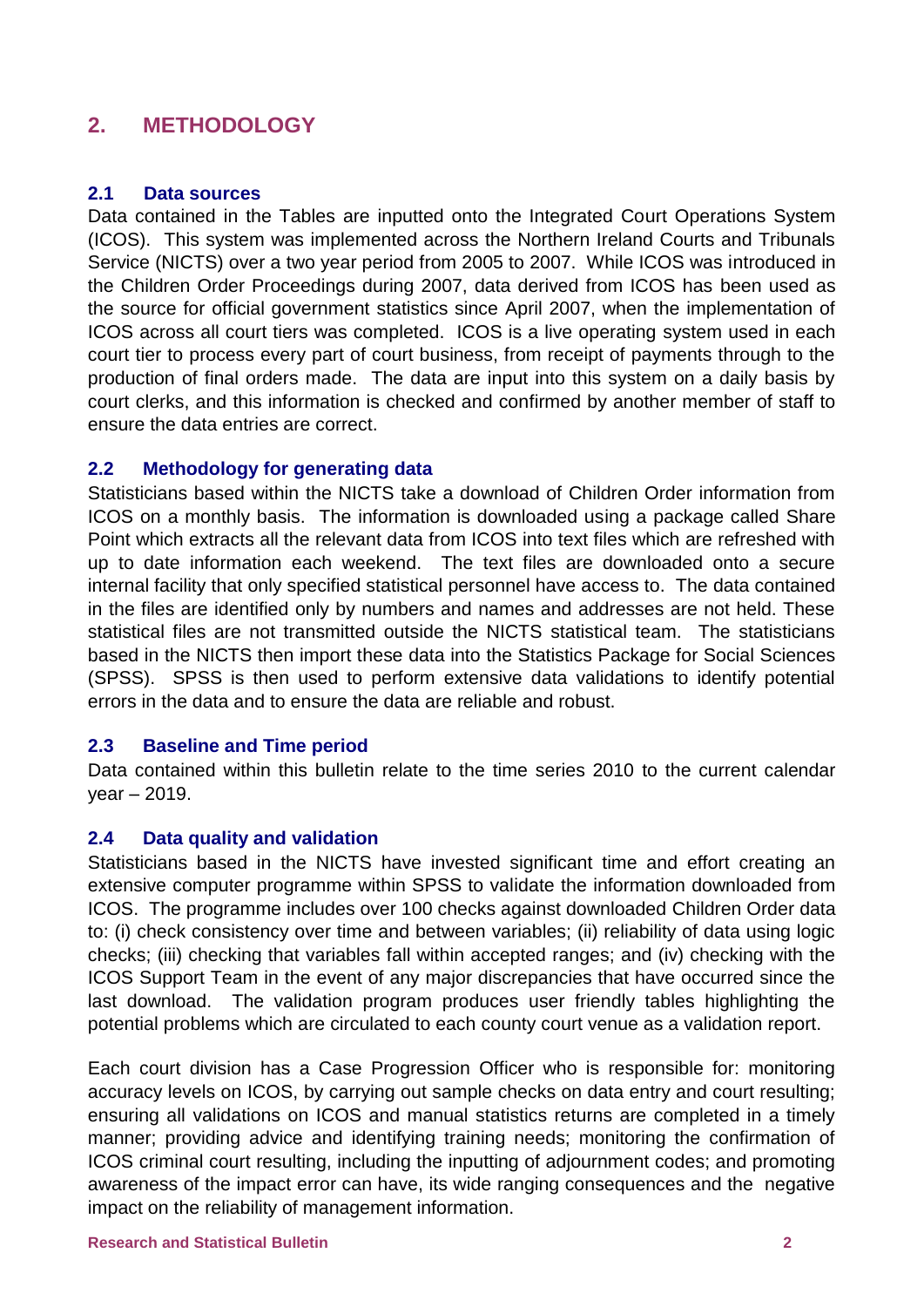The Case Progression Officer is given a two week period from the date the validation report issues until all records are amended on ICOS. This ensures that the corrections are updated before the next download of files. After the files have been refreshed each weekend, all the data are then downloaded again, with the new download reflecting amendments made as a result of the validation reports. If any errors have not been corrected, they will continue to appear in the validation reports until the necessary amendments are made on ICOS.

The NICTS statistics team then ensure that all validations relating to the reporting period are amended prior to publication. Once these amendments have been checked, SPSS syntax programming is then used to generate the tables in the publication.

## **2.5 Frequency of Publication**

This bulletin is published on a quarterly basis. The next bulletin will cover the fourth quarter of 2019 and will be published on 21st February 2020.

## **2.6 Counting rules**

Receipts are counted from the date the case is entered onto ICOS. Disposals are counted from the result date that a final order was made against the case changing the case status to dealt with.

## **2.7 Changes in Methodology**

The recording of orders made within the Children Order courts have been reported at the participant level since 2007, and the introduction of ICOS. Children Order data in relation to orders made, is recorded on ICOS at the **application level**. The data is then extracted based on the **participants** selected on ICOS which indicate all relevant parties to whom the order applies.

Following an operational review of recording practices surrounding the selection of participants to whom orders apply in November 2013, a training program was implemented by operational colleagues. This training was delivered in early 2014 to ensure all relevant participants were being consistently applied on ICOS. This has had a knock-on effect on the numbers of own motion, interim and final orders being reported within the Children Order courts, with figures showing large increases since 2014.

Following a National Statistics consultation with users (for more information click on the following link:

<https://www.justice-ni.gov.uk/articles/nicts-statistics-and-research>

a change in the reporting of the orders being made within the Children Order courts from the participant level to the application level from 2016 onwards has been introduced, to overcome issues surrounding the inconsistent recording of participants to whom the orders apply and provide more user friendly data in terms of relating the orders made to the applications being received and disposed. Application level data counts distinct orders made during the court process. This new methodology has been introduced to cover own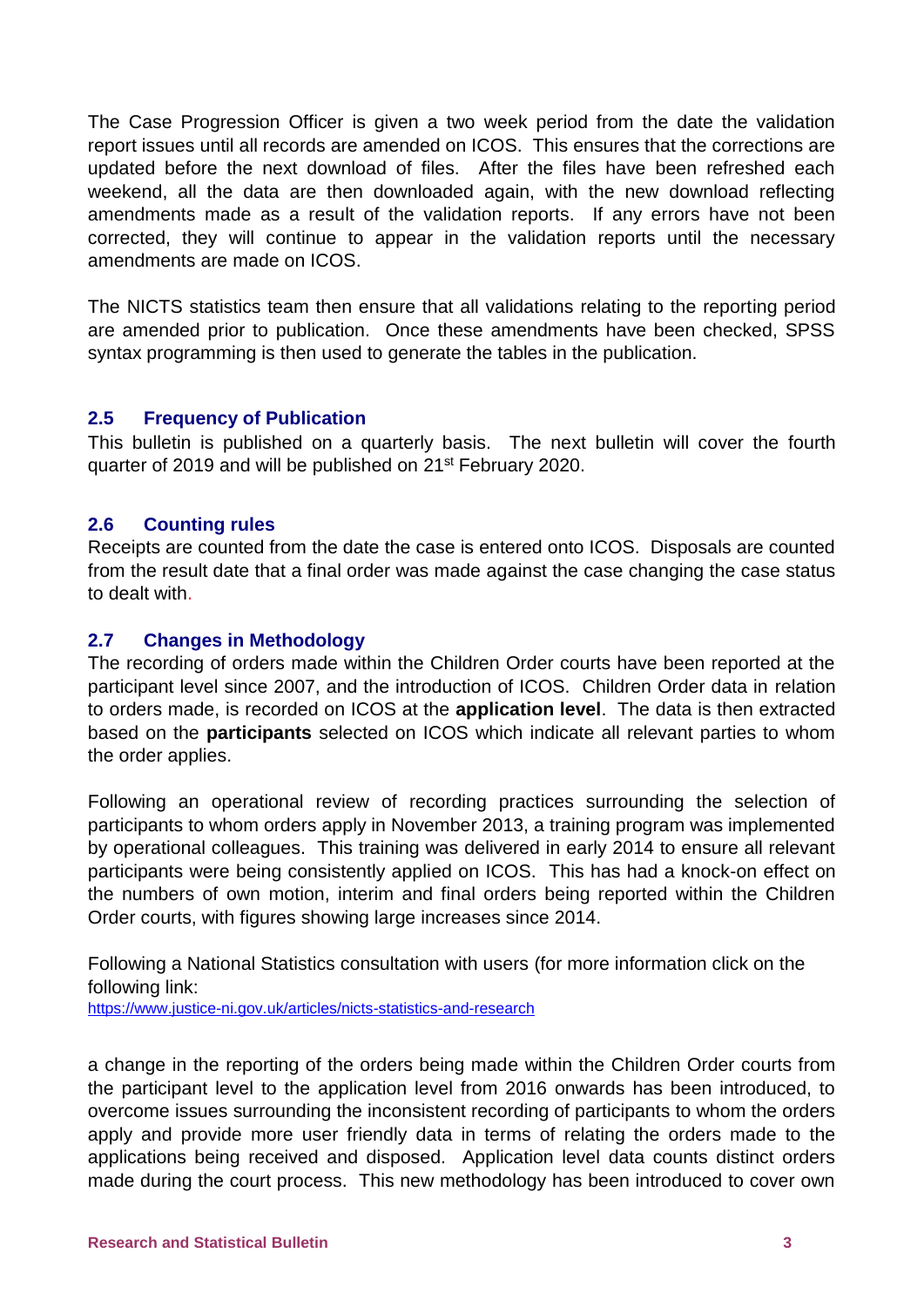motion, interim and final orders and will affect the numbers reported in tables 3, 4 and 5 in this publication.

The numbers of orders made will not be comparable with those published in Children Order Bulletins prior to 2016. To assist with comparisons over time, a back series of orders data from April 2007 to the end of 2015 are available on the Court and Tribunals website at the following link:

<https://www.justice-ni.gov.uk/articles/nicts-statistics-and-research>

#### **2.8 Interpreting trends**

Care should be taken when comparing data trends before and after April 2007, when ICOS was introduced as the source for Children Order data. For further advice on differences in data between years, please contact the statistician responsible for this bulletin.

#### **2.9 Revisions**

Any revision to data will be applied in light of the ASG (NICTS) Statistical Note 'Policy Statement on Revisions' which can be found on the Statistics and Research page of the Services section on the NICTS website ([https://www.justice-ni.gov.uk/articles/nicts-statistics-and](https://www.justice-ni.gov.uk/articles/nicts-statistics-and-research)[research](https://www.justice-ni.gov.uk/articles/nicts-statistics-and-research)). Incorrect figures of changes to this publication will be published on the web in a formal Statistical Notice.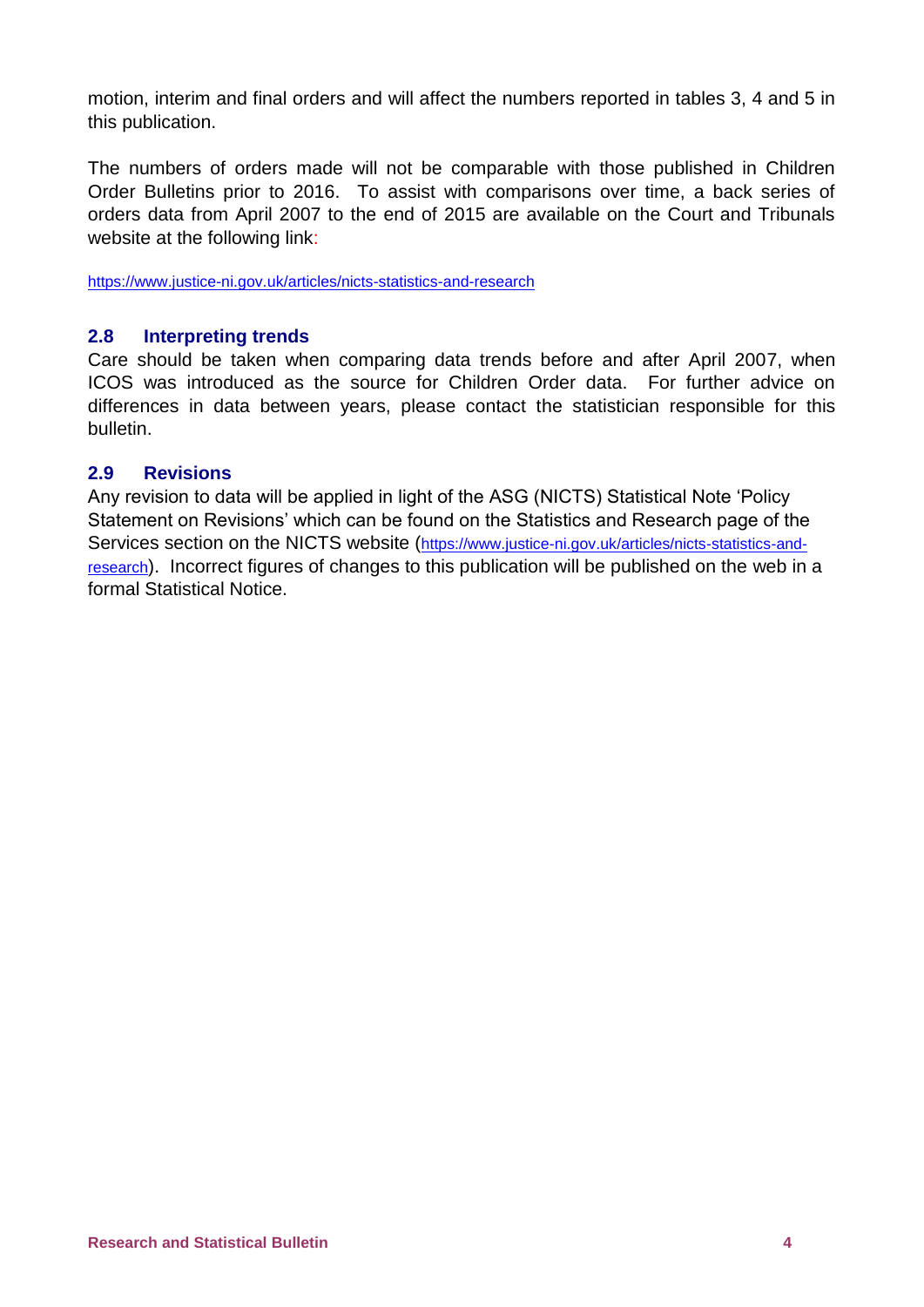# **FINDINGS**

## <span id="page-8-0"></span>**3.1 Receipts & Disposals**

There were 1,105 Children Order Applications received during July to September 2019 (Table 1a). This was a 13% decrease on the 1,275 applications received during July to September 2018. The number of applications disposed has decreased by 7% from 1,111 during July to September 2018, to 1,036 for the same period in 2019 (Table 1a). The number of applications received and disposed for the July to September quarter over the last ten years is outlined in Figure 1.

<span id="page-8-1"></span>



The general trend in applications received in the July to September quarter increased between 2010 and 2011, before decreasing by 29% between 2011 and 2019. The trend in applications disposed fluctuated between 2010 and 2014, peaking at 1,397 in 2014, before decreasing by 26% between 2014 and 2019.

As shown in Figure 1, in each year between 2010 and 2019 the numbers of applications being received in the July to September quarter have been greater than the applications disposed.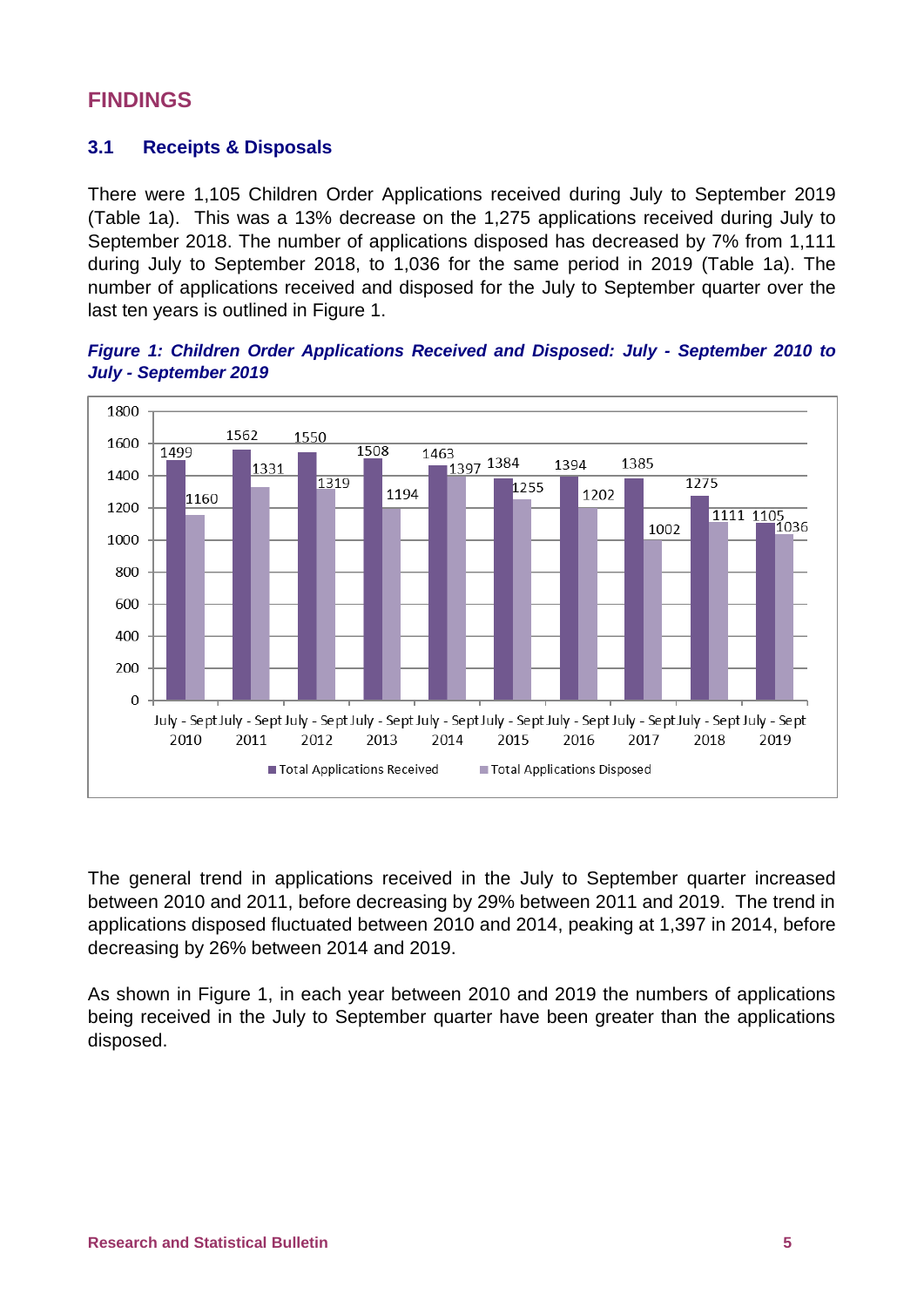# <span id="page-9-0"></span>**3.2 Transfers**

The reasons for transferring children order applications are detailed in the graph below. The most common reason for transfer is complexity at 72% (Figure 2 – 143 out of 198 reasons). Across the 10 year time series, complexity has remained the most common reason, ranging between 52% and 75% of those applications being transferred.



#### <span id="page-9-2"></span>*Figure 2: Reasons for Transfer: July - September 2019*

#### <span id="page-9-1"></span>**3.3 Orders Made**

**A change in the counting methodology for orders made was introduced in 2016, and therefore a comparison of figures in tables 3, 4 and 5 with Children Order bulletins prior to 2016 should not be made. A back series of data based on the new counting methodology is available via the following link:** 

<https://www.justice-ni.gov.uk/articles/nicts-statistics-and-research>

**For more information please see details on page 3 or alternatively contact the statistician responsible for this publication.**

There were 273 own motion orders made in July to September 2019 compared to 212 in the same quarter last year, this is an increase of 29%. Of the own motion orders made 14% (38) were in relation to Contact Issues.

There were 2,290 interim orders made, and the majority were in relation to Care (1,272) and Contact (807) issues. This was an increase of 5% overall compared to the same period last year, when there were 2,188 interim orders made.

There were 1,417 final orders made between July to September 2019. The majority of final orders made were in relation to Contact and Residence issues – 327 (23%) and 212 (15%) orders respectively. Compared to the same quarter last year, this is a 4% decrease in the total number of final orders made (1,470).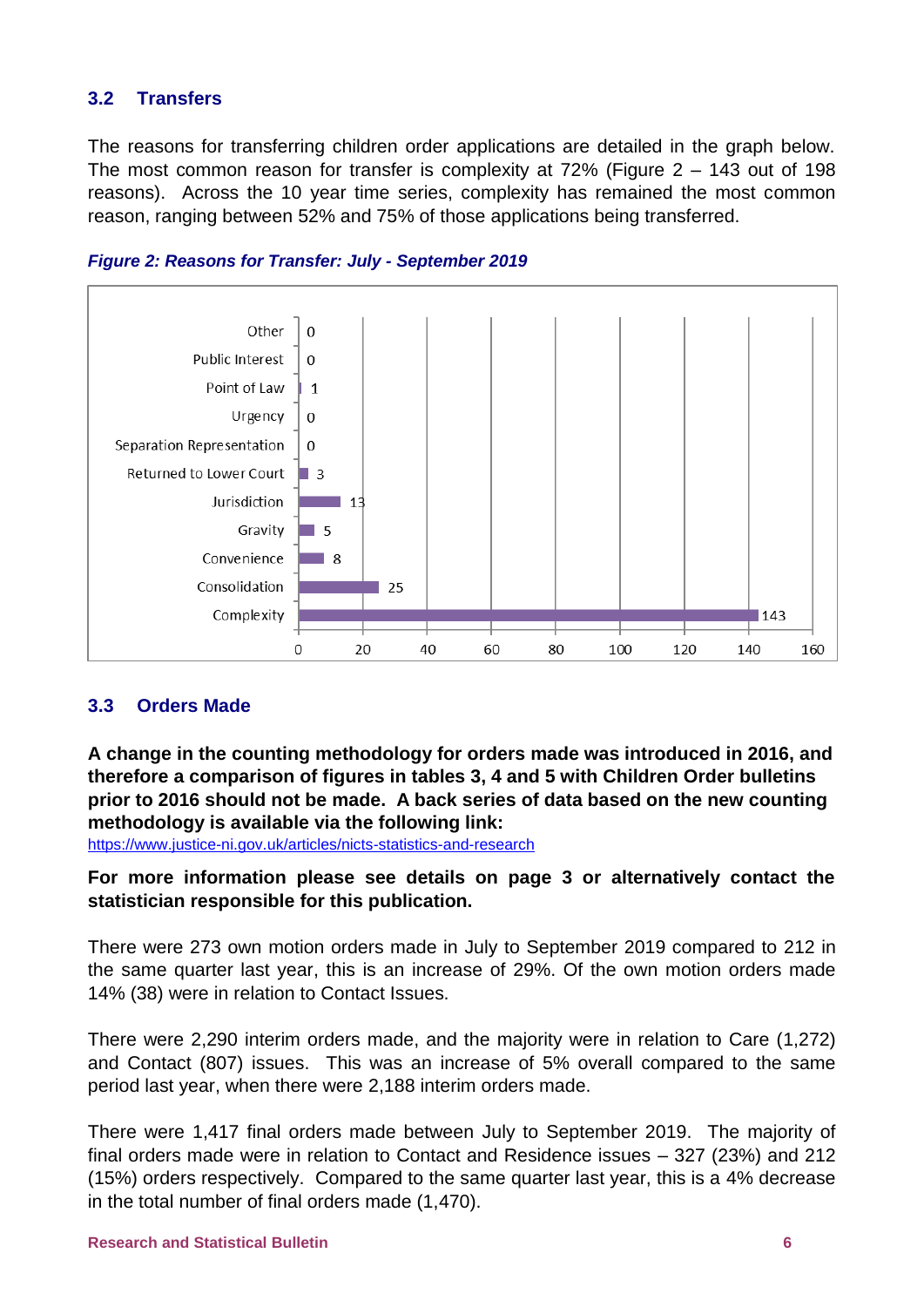#### <span id="page-10-0"></span>**3.4 Waiting times**

Between July to September 2019, the average waiting time for applications disposed was 39.8 weeks for public law and 22.8 weeks for private law. The average waiting times have increased by 1% for public law applications and increased by less than 1% for private law applications in comparison to the same quarter last year (39.4 and 22.7 weeks respectively). Over the time series the trend for public law average waiting times has fluctuated, with an overall increase of 47% from 27.0 to 39.8 weeks, peaking at 39.8 weeks in 2019. Public law applications involve the local authorities and can often deal with complex and serious issues in relation to the welfare of a child, and this can affect waiting times. The trend in average waiting times for private law applications between 2010 and 2019 has remained relatively stable at 22.2 in 2010 and 22.8 in 2019, with an overall increase of 3%.

<span id="page-10-1"></span>

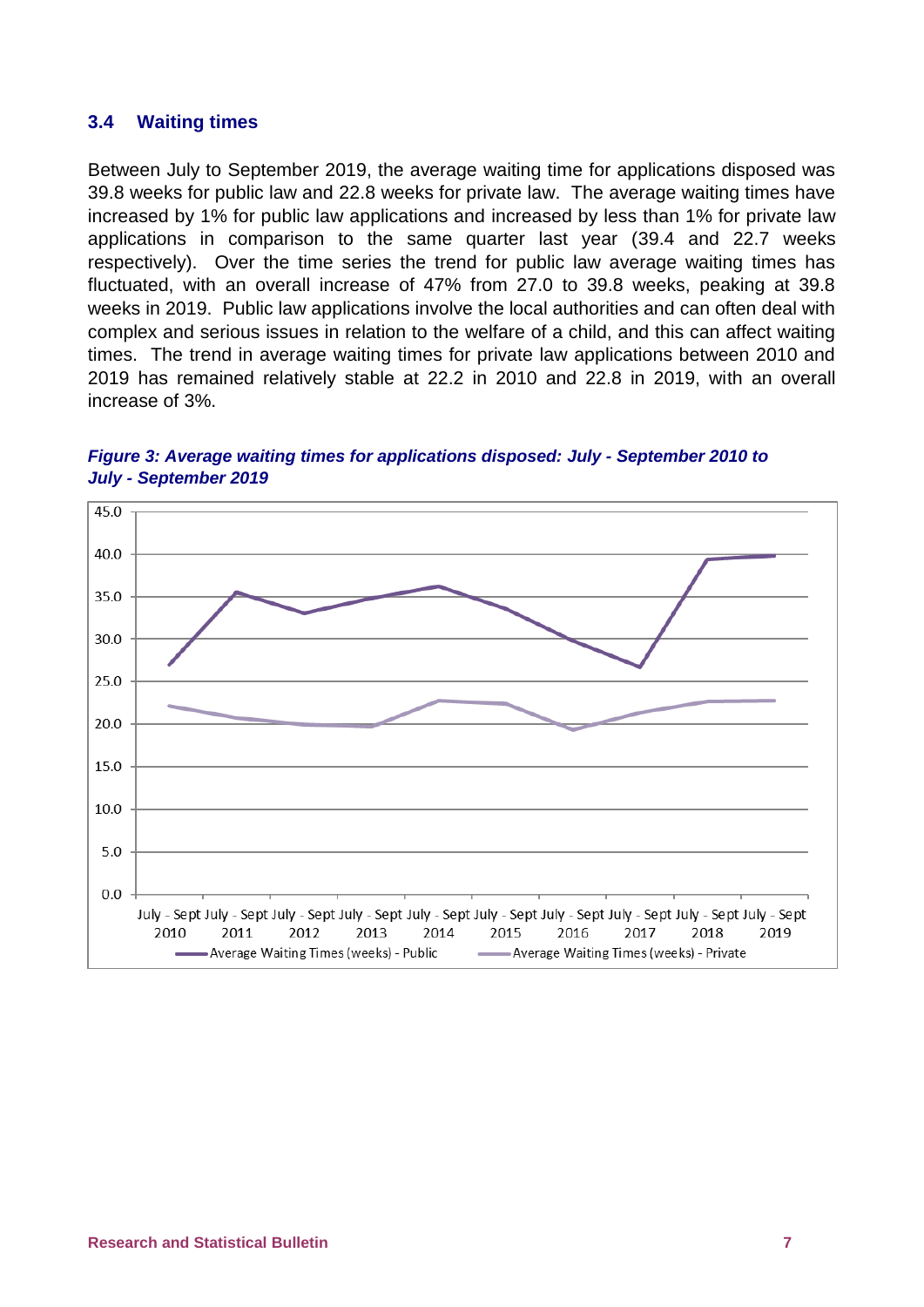#### <span id="page-11-0"></span>**3.5 Age and Gender of Children**

In the quarter July to September 2019 there were 1,473 children involved in the applications disposed. This was a 15% decrease on the 1,728 disposed in the same quarter in 2018. The trend in the numbers of children involved generally increased between 2010 and 2014 from 1,508 to 2,132 (41% increase), before decreasing by 31% between 2014 and 2019. Figure 4 below indicates the age categories of the children involved this quarter. The majority of children were between 0 and 4 years old (33%), the figure for the same quarter last year was 36%. The gender breakdown is shown in Table 7, with the split being 51:49 (male: female), the ratio for the same quarter last year was 50:50.



<span id="page-11-2"></span>*Figure 4: Age and gender of children involved: July - September 2019*

Due to rounding the percentages may not add up to 100%.

#### <span id="page-11-1"></span>**3.6 Sittings**

In total there were 426 Children Order sittings for July to September 2019 compared with 459 for July to September 2018 (a decrease of 7%), with a total time of 1,111 hours sat compared with 1,184 hours sat during the same period last year (a decrease of 6%). Children Order sittings have fluctuated across the time series peaking at 459 in 2018.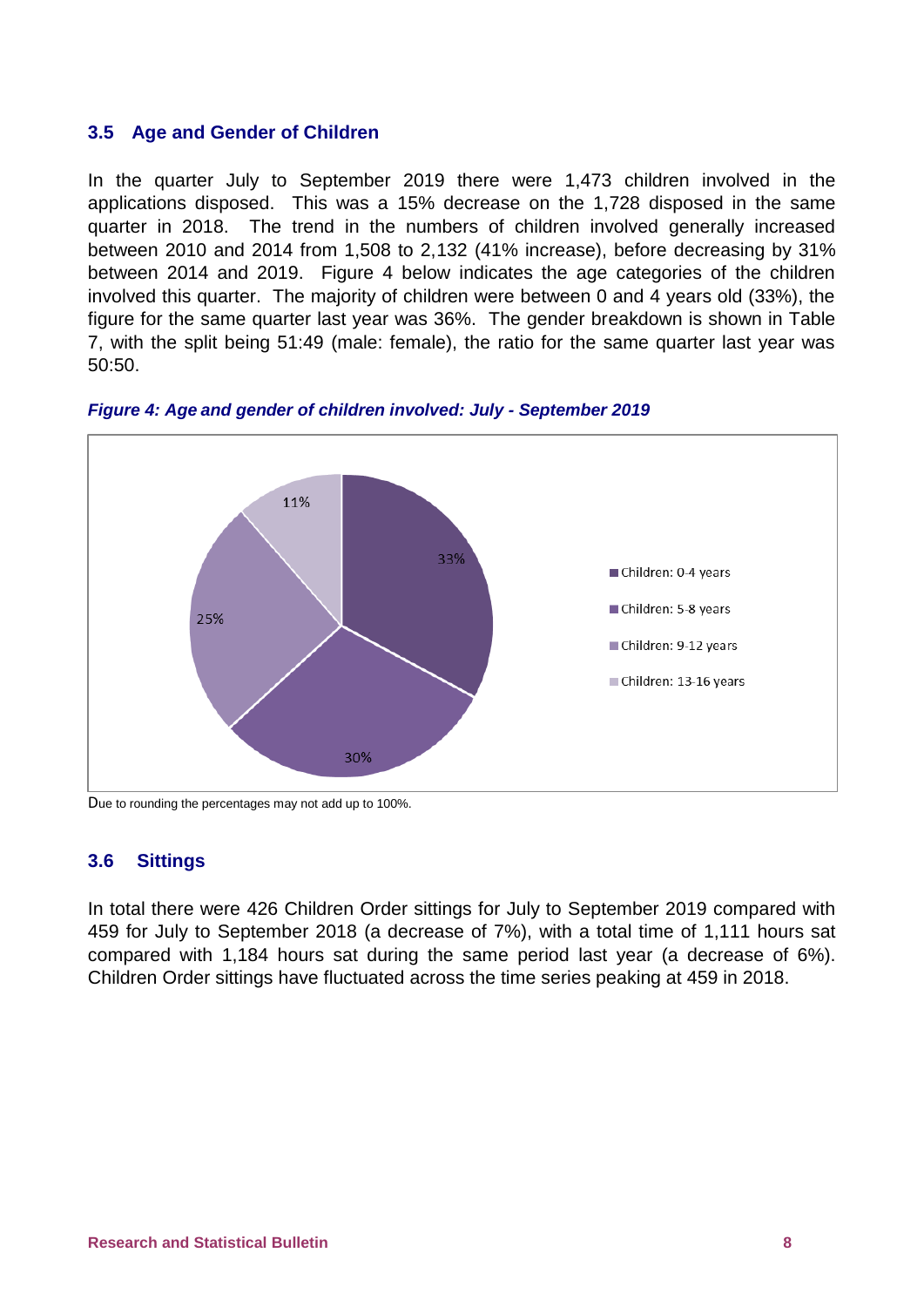# <span id="page-12-0"></span>**APPENDIX 1 - TABLES**

|                  |                                 | Number of    |           |
|------------------|---------------------------------|--------------|-----------|
|                  |                                 | applications | Number of |
|                  |                                 | received     | disposals |
|                  | <b>Family Proceedings Court</b> | 811          | 778       |
| Private          | <b>Family Care Centre</b>       | 49           | 87        |
| Law <sup>1</sup> | <b>High Court</b>               | 31           | 17        |
|                  | Total                           | 891          | 882       |
|                  | <b>Family Proceedings Court</b> | 193          | 99        |
| <b>Public</b>    | <b>Family Care Centre</b>       | 17           | 38        |
| Law              | <b>High Court</b>               | 4            | 17        |
|                  | Total                           | 214          | 154       |

## <span id="page-12-1"></span>**Table 1a: Applications received and disposed**

<sup>1</sup> Private law = residence, contact, specific issues, prohibited steps, parental responsibility, financial contribution, guardianship, family assistance, non-molestation and occupation orders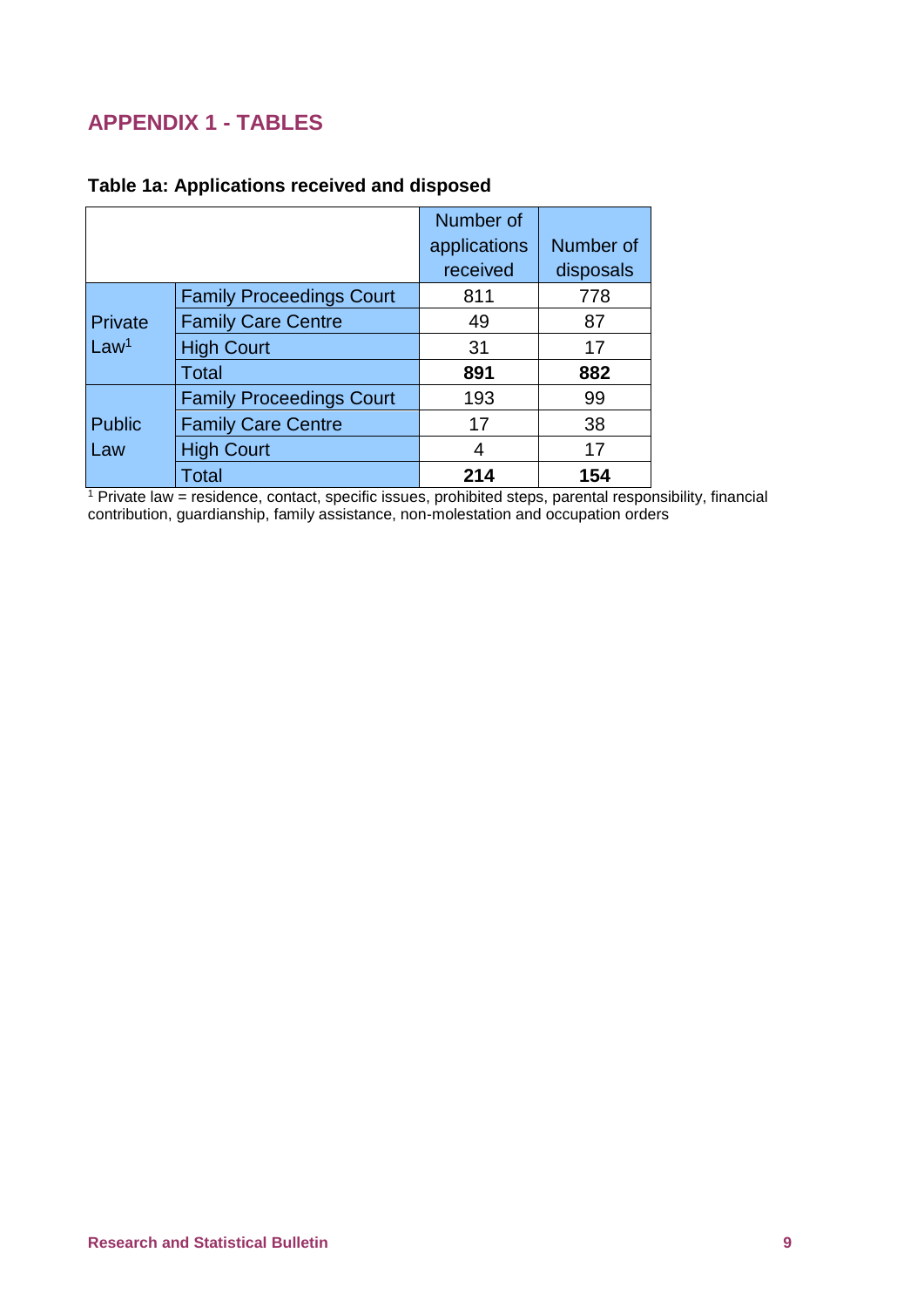|                    |                        | <b>Public Law</b>       |                 | Private Law <sup>1</sup> |                  |
|--------------------|------------------------|-------------------------|-----------------|--------------------------|------------------|
|                    |                        | Number of               |                 | Number of                |                  |
|                    |                        | applications            | Number of       | applications             | Number of        |
|                    |                        | received                | disposals       | received                 | disposals        |
|                    | Antrim                 | 7                       | 3               | 16                       | $\boldsymbol{9}$ |
|                    | Armagh                 | $\overline{0}$          | $\overline{0}$  | $\overline{2}$           | $\mathbf{1}$     |
|                    | <b>Ballymena</b>       | 12                      | 10              | 51                       | 58               |
|                    | <b>Belfast</b>         | 46                      | 27              | 277                      | 265              |
|                    | Coleraine              | 13                      | 1               | 21                       | 11               |
|                    | Craigavon              | 14                      | $\overline{4}$  | 20                       | 29               |
|                    | <b>Downpatrick</b>     | $\overline{0}$          | $\overline{0}$  | 1                        | $\overline{0}$   |
| Family             | Dungannon              | $\overline{7}$          | $6\phantom{1}6$ | 21                       | 20               |
| Proceedings        | Enniskillen            | $\mathbf 0$             | $\mathbf 0$     | 5                        | $\overline{2}$   |
| Court              | Lisburn                | 15                      | 8               | 84                       | 75               |
|                    | Limavady               | $\overline{0}$          | $\overline{0}$  | $\mathbf{1}$             | $\mathbf{1}$     |
|                    | Londonderry            | 22                      | 11              | 73                       | 78               |
|                    | <b>Newry</b>           | 18                      | $\overline{7}$  | 63                       | 76               |
|                    | <b>Newtownards</b>     | 24                      | 14              | 140                      | 131              |
|                    | Omagh                  | 15                      | 8               | 33                       | 21               |
|                    | <b>Strabane</b>        | $\overline{0}$          | $\overline{0}$  | 3                        | $\mathbf{1}$     |
|                    | <b>Total</b>           | 193                     | 99              | 811                      | 778              |
|                    | <b>Belfast</b>         | 15                      | 22              | 27                       | 57               |
| <b>Family Care</b> | Craigavon              | $\overline{2}$          | 8               | 19                       | 20               |
| Centre             | Dungannon              | $\mathbf 0$             | $\overline{2}$  | 1                        | $\boldsymbol{9}$ |
|                    | Londonderry            | $\overline{0}$          | $6\phantom{1}6$ | $\overline{2}$           | $\mathbf{1}$     |
|                    | <b>Total</b>           | 17                      | 38              | 49                       | 87               |
|                    | <b>Royal Courts of</b> | $\overline{4}$          | 17              | 31                       | 17               |
| <b>High Court</b>  | <b>Justice</b>         |                         |                 |                          |                  |
|                    | <b>Total</b>           | $\overline{\mathbf{4}}$ | 17              | 31                       | 17               |
| Total              |                        | 214                     | 154             | 891                      | 882              |

# <span id="page-13-0"></span>**Table 1b: Applications received and disposed by processing office**

<sup>1</sup> Private law = residence, contact, specific issues, prohibited steps, parental responsibility, financial contribution, guardianship, family assistance, non-molestation and occupation orders.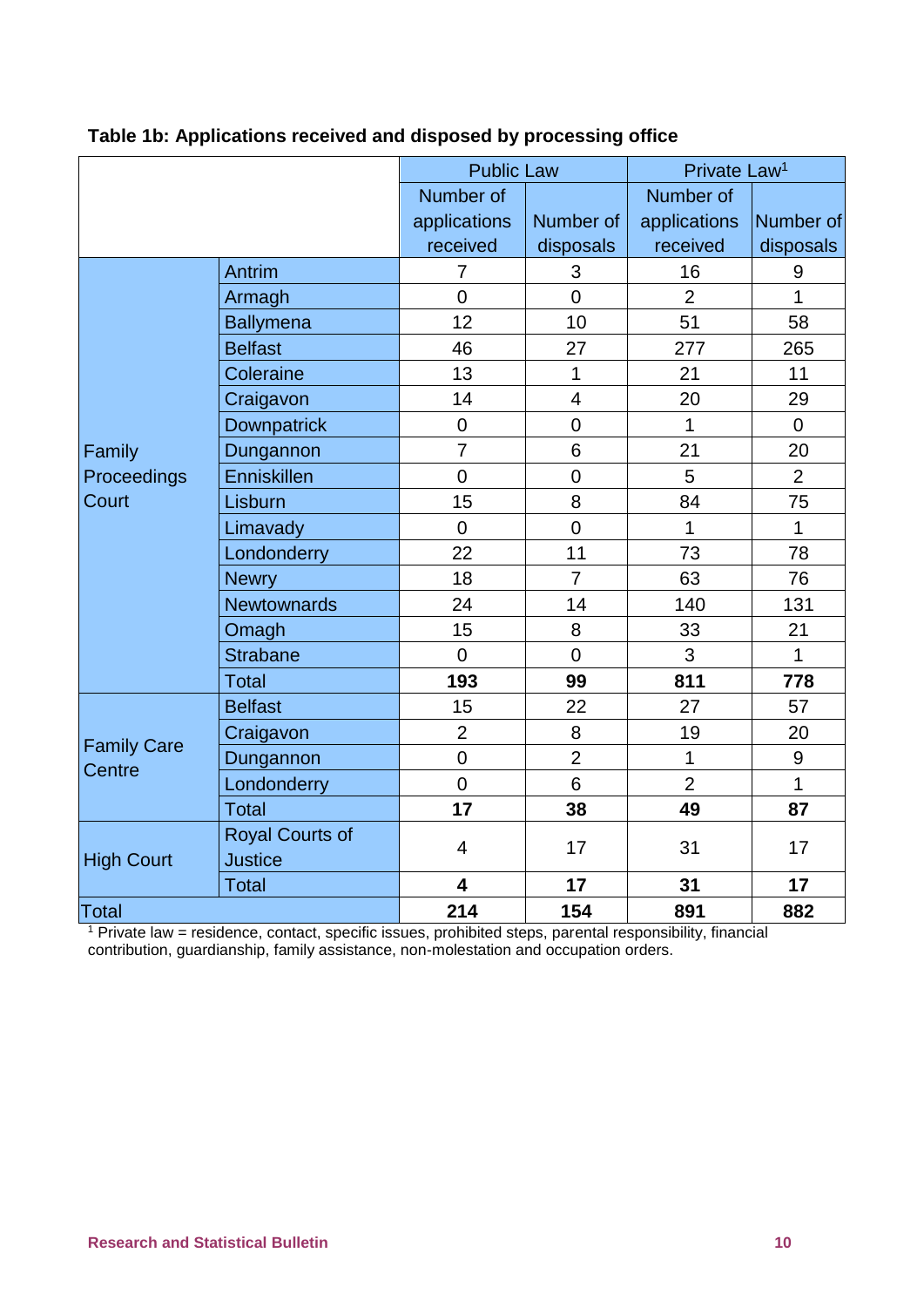## **Table 2: Reasons for transfer<sup>2</sup>**

| <b>Transferred from</b>      |                                   |                | Complexity Consolidation Convenience Gravity |                |                         | <b>Jurisdiction</b> | Returned<br>to Lower<br>Court | Separate<br>Representation<br>for Child | <b>Urgency</b> | Point<br>of Law      | <b>Public</b><br>Interest | Other          | <b>Total</b>         |
|------------------------------|-----------------------------------|----------------|----------------------------------------------|----------------|-------------------------|---------------------|-------------------------------|-----------------------------------------|----------------|----------------------|---------------------------|----------------|----------------------|
|                              | Antrim                            | $\mathbf 1$    | $\pmb{0}$                                    | 0              | $\mathbf 0$             | 1                   | $\mathbf 0$                   | 0                                       | 0              | 0                    | 0                         | $\Omega$       | $\overline{2}$       |
|                              | Armagh                            | $\overline{1}$ | $\pmb{0}$                                    | $\pmb{0}$      | $\pmb{0}$               | 0                   | $\pmb{0}$                     | $\pmb{0}$                               | 0              | 0                    | 0                         | 0              | 1                    |
|                              | Ballymena                         | 11             | $\mathbf 0$                                  | $\mathbf{1}$   | $\mathbf 0$             | 0                   | $\mathbf 0$                   | $\mathbf 0$                             | $\overline{0}$ | 0                    | $\overline{0}$            | $\Omega$       | 12                   |
|                              | <b>Belfast</b>                    | 41             | $\mathbf 1$                                  | $\pmb{0}$      | $\pmb{0}$               | 3                   | $\pmb{0}$                     | $\mathbf 0$                             | $\mathbf 0$    | 0                    | 0                         | $\mathbf 0$    | 45                   |
|                              | Coleraine                         | 4              | $\pmb{0}$                                    | $\overline{2}$ | $\overline{2}$          | 0                   | $\mathbf 0$                   | $\mathbf 0$                             | 0              | 0                    | 0                         | $\Omega$       | 8                    |
| Family                       | Craigavon                         | 8              | $\sqrt{2}$                                   | $\overline{2}$ | $\pmb{0}$               | 0                   | 0                             | $\pmb{0}$                               | 0              | 0                    | 0                         | 0              | 12                   |
| Proceedings                  | Dungannon                         | $\overline{1}$ | $\mathbf{1}$                                 | $\pmb{0}$      | $\mathbf 0$             | $\mathbf{1}$        | $\mathbf 0$                   | $\mathbf 0$                             | 0              | 0                    | $\mathbf 0$               | $\Omega$       | 3                    |
| Court                        | Lisburn                           | 10             | $\mathfrak{S}$                               | $\pmb{0}$      | $\pmb{0}$               | $\overline{2}$      | $\boldsymbol{0}$              | $\pmb{0}$                               | 0              | 0                    | 0                         | $\overline{0}$ | 15                   |
|                              | Londonderry                       | 6              | $\mathfrak{S}$                               | $\mathsf 0$    | $\mathbf 0$             | $\mathbf 0$         | $\mathbf 0$                   | $\mathbf 0$                             | $\overline{0}$ | $\blacktriangleleft$ | $\overline{0}$            | $\mathbf{0}$   | 10                   |
|                              | <b>Newry</b>                      | $\,8\,$        | $\overline{1}$                               | $\mathbf{1}$   | $\mathfrak{S}$          | $\overline{2}$      | $\pmb{0}$                     | $\mathbf 0$                             | 0              | 0                    | 0                         | $\mathbf 0$    | 15                   |
|                              | Newtownards                       | 19             | $\overline{\mathbf{4}}$                      | $\mathbf{1}$   | $\pmb{0}$               | $\mathbf{1}$        | $\pmb{0}$                     | $\pmb{0}$                               | 0              | 0                    | $\overline{0}$            | $\mathbf 0$    | 25                   |
|                              | Omagh                             | 21             | 5                                            | $\pmb{0}$      | $\pmb{0}$               | 0                   | 0                             | $\mathbf 0$                             | 0              | 0                    | 0                         | 0              | 26                   |
|                              | <b>Strabane</b>                   | $\overline{1}$ | $\mathbf 0$                                  | $\pmb{0}$      | $\pmb{0}$               | 0                   | $\mathbf 0$                   | $\mathbf 0$                             | 0              | 0                    | 0                         | 0              | -1                   |
|                              | Venue total                       | 132            | 20                                           | $\overline{7}$ | $\overline{\mathbf{5}}$ | 10                  | $\mathbf 0$                   | $\mathbf 0$                             | $\mathbf 0$    | 1                    | $\mathbf 0$               | $\mathbf 0$    | 175                  |
|                              | <b>Belfast</b>                    | $\overline{4}$ | $\overline{5}$                               | $\pmb{0}$      | $\pmb{0}$               | 1                   | $\overline{2}$                | $\pmb{0}$                               | 0              | 0                    | 0                         | 0              | 12                   |
|                              | Craigavon                         | $\,6\,$        | $\pmb{0}$                                    | $\mathsf 0$    | $\pmb{0}$               | 0                   | $\mathsf 0$                   | $\pmb{0}$                               | 0              | 0                    | 0                         | $\mathbf 0$    | 6                    |
| <b>Family Care</b><br>Centre | Dungannon                         | $\overline{1}$ | $\mathbf 0$                                  | $\pmb{0}$      | $\mathbf 0$             | $\mathbf{1}$        | $\mathbf 0$                   | $\mathbf 0$                             | 0              | 0                    | $\overline{0}$            | $\mathbf 0$    | $\overline{2}$       |
|                              | Londonderry                       | $\pmb{0}$      | $\pmb{0}$                                    | 1              | $\pmb{0}$               | $\mathbf{1}$        | $\mathsf 0$                   | $\pmb{0}$                               | 0              | 0                    | 0                         | 0              | $\overline{2}$       |
|                              | Venue total                       | 11             | $5\phantom{.0}$                              | $\mathbf 1$    | $\mathbf 0$             | 3                   | $\mathbf{2}$                  | $\mathbf 0$                             | 0              | $\mathbf 0$          | $\mathbf 0$               | $\mathbf 0$    | 22                   |
| <b>High Court</b>            | <b>Royal Courts</b><br>of Justice | $\mathbf 0$    | $\mathbf 0$                                  | $\mathbf 0$    | 0                       | 0                   | 1                             | 0                                       | $\Omega$       | 0                    | $\Omega$                  | $\Omega$       | $\mathbf 1$          |
|                              | Venue total                       | $\mathbf 0$    | $\bf{0}$                                     | $\pmb{0}$      | $\pmb{0}$               | $\mathbf 0$         | 1                             | $\mathbf 0$                             | $\mathbf 0$    | $\mathbf 0$          | $\mathbf 0$               | $\mathbf 0$    | $\blacktriangleleft$ |
| Northern Ireland Total       |                                   | 143            | 25                                           | 8              | $\overline{\mathbf{5}}$ | 13                  | 3                             | $\mathbf 0$                             | 0              | 1                    | $\mathbf 0$               | 0              | 198                  |

<span id="page-14-0"></span><sup>2</sup> Total number of reasons for transfer. There may be more than one reason for each case. There were 196 cases transferred during the period.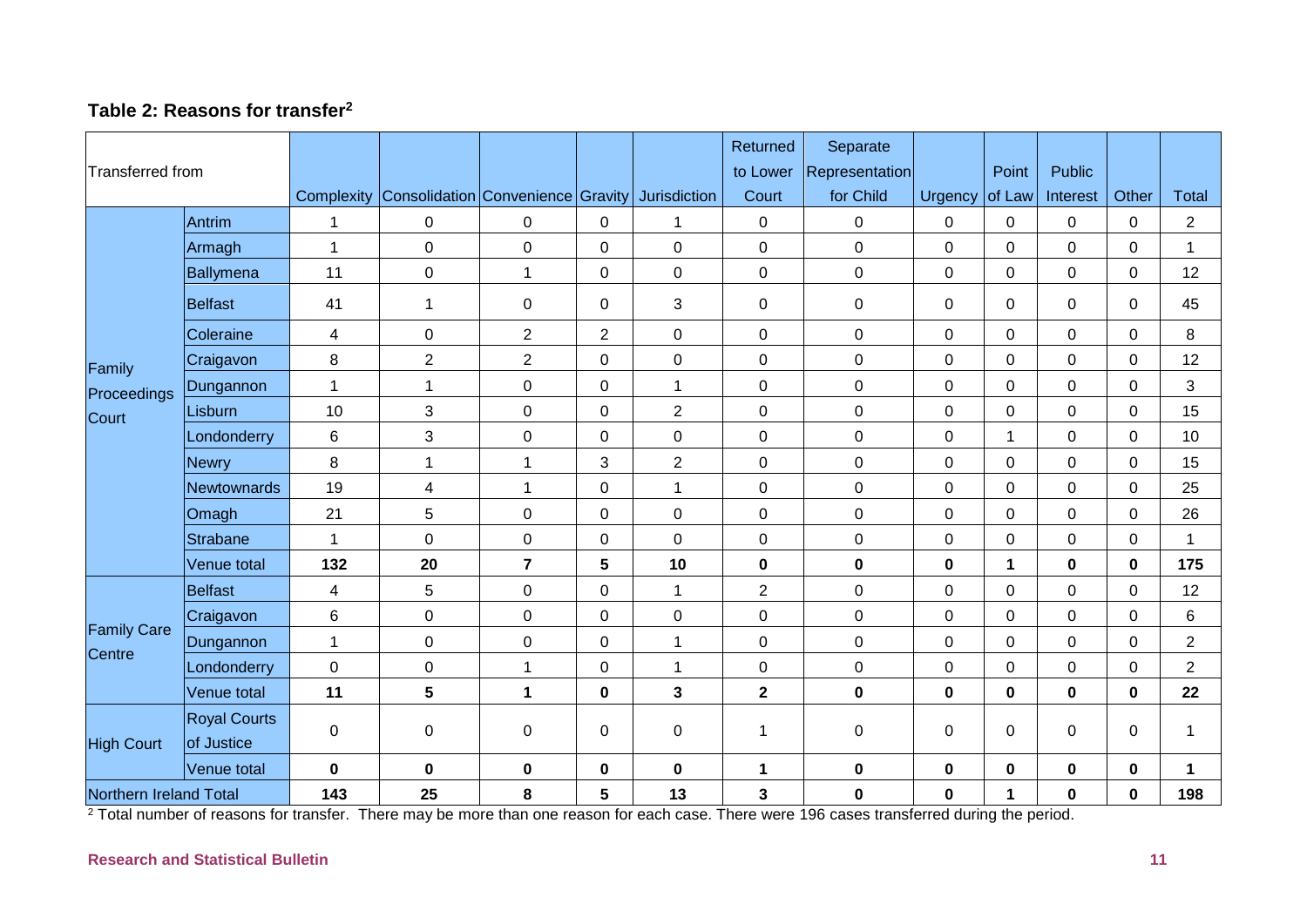<span id="page-15-0"></span>

| Table 3: Own motion orders <sup>3</sup> |  |  |  |
|-----------------------------------------|--|--|--|
|-----------------------------------------|--|--|--|

|                                                     | Own motion     |
|-----------------------------------------------------|----------------|
|                                                     | orders         |
| Appointment of Guardian ad Litem                    | 72             |
| <b>Article 8 Contact</b>                            | 38             |
| Authority to refuse contact with a child in care    | $\overline{0}$ |
| Care                                                | 44             |
| Contact with a child in care                        | $\overline{0}$ |
| <b>Child Assessment</b>                             | $\overline{2}$ |
| <b>Declaration of Parentage</b>                     | 0              |
| <b>Education Supervision</b>                        | 0              |
| <b>Emergency Protection</b>                         | $\overline{2}$ |
| <b>Extension of an Emergency Protection Order</b>   | $\overline{0}$ |
| <b>Family Assistance</b>                            | 0              |
| <b>Financial Provision</b>                          | 0              |
| Leave to change surname by which the child is known | 0              |
| <b>Non-Molestation Order</b>                        | $\overline{0}$ |
| <b>Occupation Order</b>                             | $\overline{0}$ |
| Other orders                                        | 52             |
| <b>Parental Responsibility</b>                      | $\overline{2}$ |
| <b>Prohibited Steps</b>                             | 10             |
| Recovery                                            | 1              |
| Residence                                           | 31             |
| <b>Secure Accommodation</b>                         | $\overline{2}$ |
| <b>Specific Issues</b>                              | 15             |
| Supervision                                         | $\overline{2}$ |
| Total                                               | 273            |

<sup>3</sup> These figures may also include some interim orders. Please note that a new methodology to count orders at the **application level** was introduced in 2016. For more information please see page 3 of this publication. Comparisons with previous Children Order Bulletins should not be made. A back series of data using the

new counting methodology is available at the following location: <https://www.justice-ni.gov.uk/articles/nicts-statistics-and-research>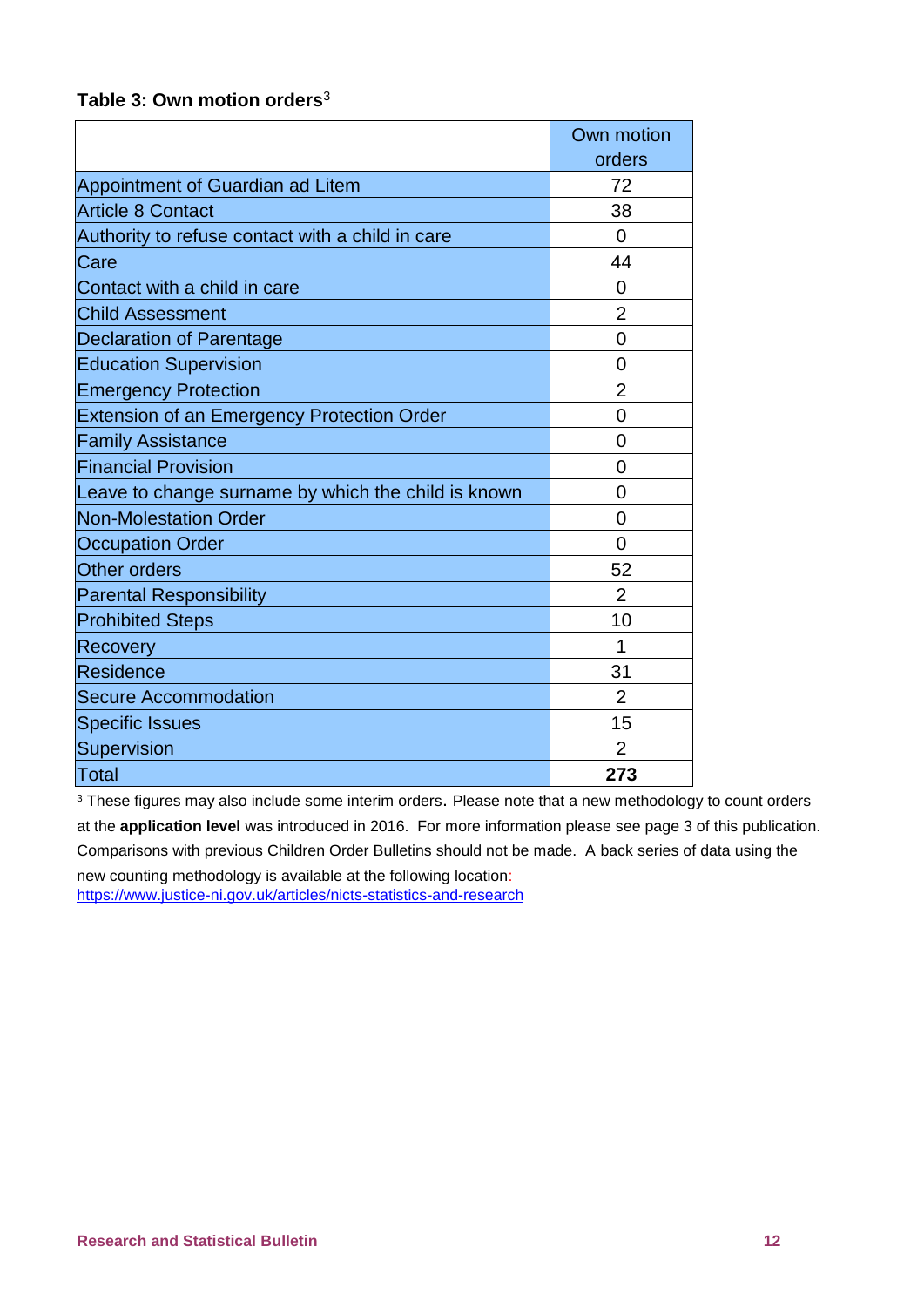### <span id="page-16-0"></span>**Table 4: Interim orders** <sup>4</sup>

|                                                   | Interim orders |
|---------------------------------------------------|----------------|
| Appointment of Guardian ad Litem                  | $\mathbf{O}$   |
| <b>Article 8 Contact</b>                          | 807            |
| Care                                              | 1272           |
| Contact with a child in care                      | 0              |
| <b>Child Assessment</b>                           | 0              |
| <b>Education Supervision</b>                      | 0              |
| <b>Emergency Protection</b>                       | 0              |
| <b>Extension of an Emergency Protection Order</b> | 0              |
| <b>Family Assistance</b>                          | 0              |
| <b>Financial Provision</b>                        | 0              |
| <b>Non-Molestation Order</b>                      | 0              |
| <b>Occupation Order</b>                           | 0              |
| <b>Other orders</b>                               | 0              |
| <b>Parental Responsibility</b>                    | 3              |
| <b>Prohibited Steps</b>                           | 42             |
| Recovery                                          | 0              |
| <b>Residence</b>                                  | 105            |
| <b>Secure Accommodation</b>                       | 45             |
| <b>Specific Issues</b>                            | 4              |
| Supervision                                       | 12             |
| <b>Total</b>                                      | 2290           |

<sup>4</sup> Please note that a new methodology to count orders at the **application level** was introduced in 2016. For more information please see page 3 of this publication. Comparisons with previous Children Order Bulletins should not be made. A back series of data using the new counting methodology is available at the following location:

<https://www.justice-ni.gov.uk/articles/nicts-statistics-and-research>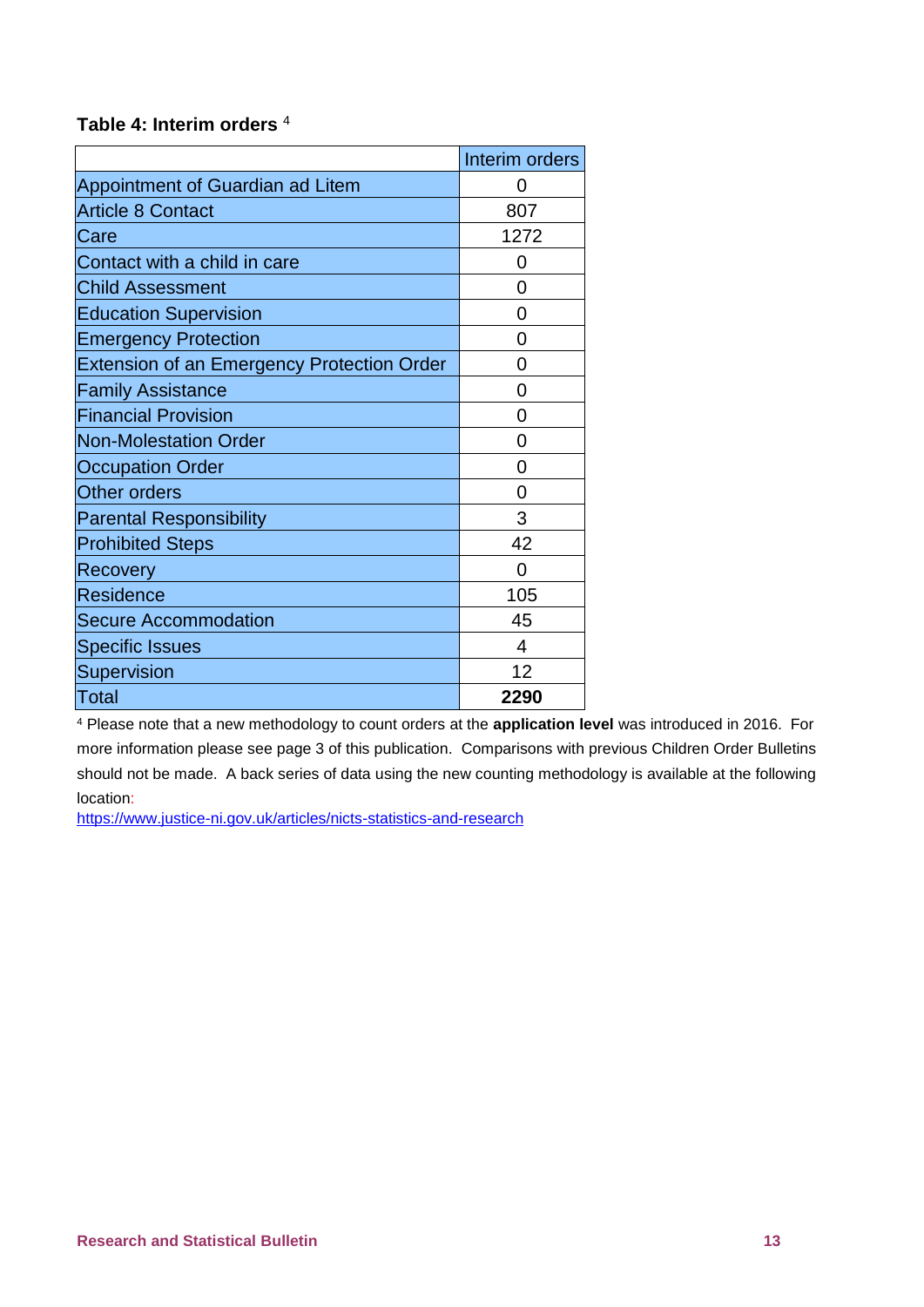#### <span id="page-17-0"></span>**Table 5: Final Orders** <sup>5</sup>

|                    |                                                     | <b>Orders Made</b> |                |                |
|--------------------|-----------------------------------------------------|--------------------|----------------|----------------|
|                    |                                                     | <b>By</b>          |                |                |
|                    |                                                     | Consent            | <b>Other</b>   | Total          |
|                    | <b>Article 8 Contact</b>                            | 269                | 58             | 327            |
|                    | <b>Care Order</b>                                   | 29                 | 22             | 51             |
|                    | Contact with a Child in Care                        | $\overline{0}$     | 4              | 4              |
|                    | <b>Declaration of Parentage</b>                     | 4                  | $\overline{0}$ | $\overline{4}$ |
|                    | <b>Discharge Contact Order</b>                      | $\overline{0}$     | 6              | 6              |
|                    | <b>Discharge Emergency Protection Order</b>         | $\overline{0}$     | 1              | 1              |
|                    | Discharge of a Care Order                           | 11                 | 1              | 12             |
|                    | Discharge Interim Contact Order                     | 6                  | $\overline{2}$ | 8              |
|                    | <b>Discharge Prohibited Steps Order</b>             | 1                  | 1              | $\overline{2}$ |
|                    | <b>Discharge Residence Order</b>                    | 3                  | 3              | 6              |
|                    | <b>Dismissed</b>                                    | 28                 | 34             | 62             |
|                    | <b>Education Supervision</b>                        | $\overline{0}$     | 8              | 8              |
|                    | <b>Emergency Protection Order</b>                   | 11                 | 8              | 19             |
|                    | <b>Extension of an Emergency Protection Order</b>   | $\overline{2}$     | $\overline{2}$ | 4              |
| <b>Orders Made</b> | <b>Family Assistance Order</b>                      | $\overline{0}$     | 1              | 1              |
|                    | Leave to assist/arrange for child to live abroad    | 3                  | 1              | 4              |
|                    | Leave to change surname by which the child is known | $\overline{0}$     | 1              | 1              |
|                    | <b>Non-Molestation Order</b>                        | $\overline{0}$     | 1              | 1              |
|                    | Order of No Order (Final Order)                     | 14                 | 3              | 17             |
|                    | <b>Other Order</b>                                  | 13                 | 273            | 286            |
|                    | <b>Parental Responsibility Order</b>                | 11                 | 5              | 16             |
|                    | <b>Prohibited Steps</b>                             | $\overline{7}$     | 22             | 29             |
|                    | Recovery of a child                                 | 3                  | $\overline{2}$ | 5              |
|                    | <b>Refusal of Article 3 Legal Aid Certificate</b>   | $\overline{0}$     | 6              | 6              |
|                    | <b>Residence and Contact Order</b>                  | 1                  | 0              | 1              |
|                    | <b>Residence Order</b>                              | 147                | 65             | 212            |
|                    | <b>Secure Accommodation Order</b>                   | 6                  | $\overline{2}$ | 8              |
|                    | <b>Specific Issues</b>                              | 36                 | 36             | 72             |
|                    | <b>Strike Out Order</b>                             | 11                 | 10             | 21             |
|                    | <b>Supervision Order</b>                            | 15                 | 6              | 21             |
|                    | <b>Terminating Appointment of Guardian Ad Litem</b> | 67                 | 16             | 83             |
|                    | Withdrawn                                           | 96                 | 23             | 119            |
| Total              |                                                     | 794                | 623            | 1417           |

<sup>5</sup> Please note that a new methodology to count orders at the **application level** was introduced in 2016. For more information please see page 3 of this publication. Comparisons with previous Children Order Bulletins should not be made. A back series of data using the new counting methodology is available at the following location:<https://www.justice-ni.gov.uk/articles/nicts-statistics-and-research>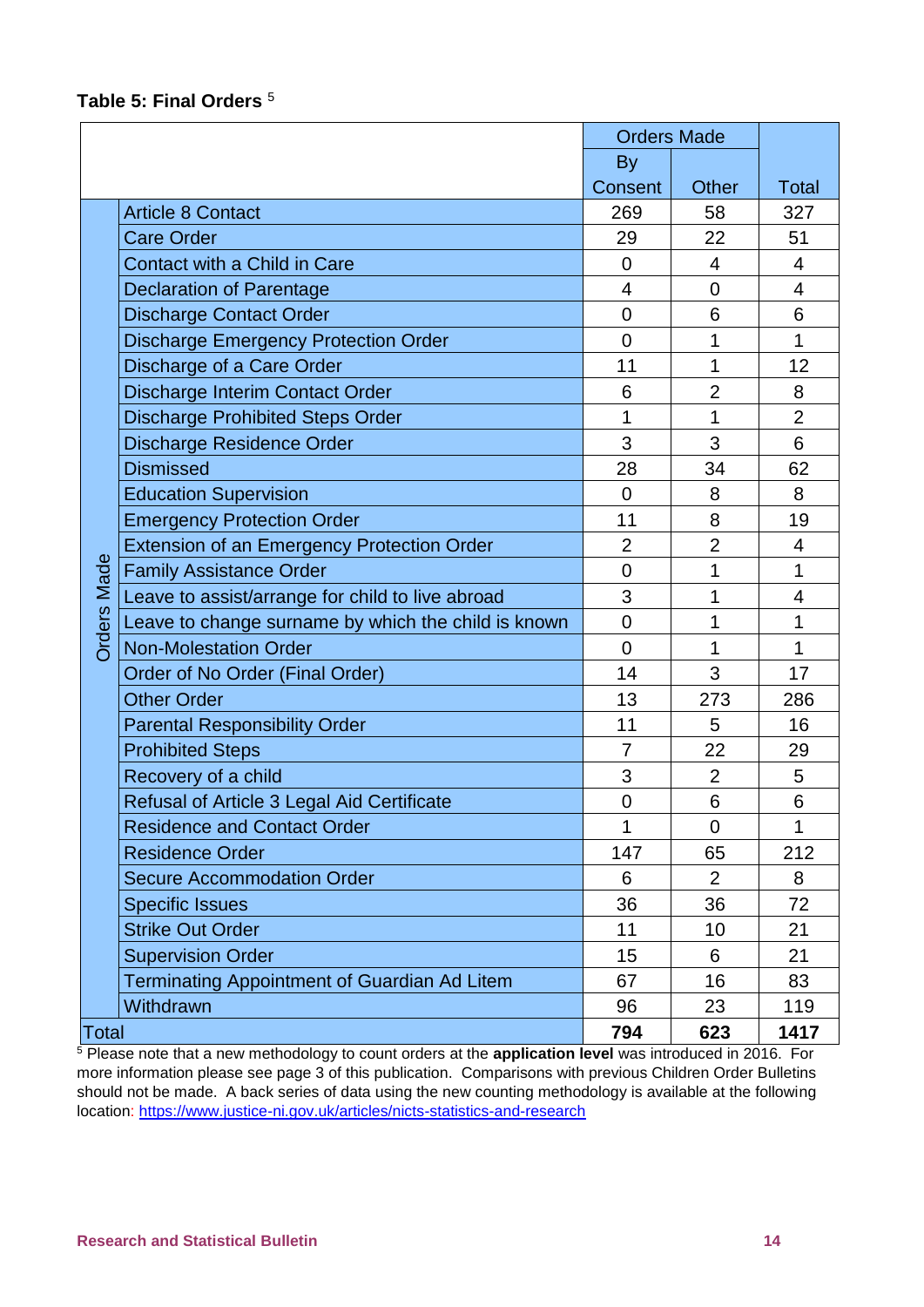|                              |                                                 | <b>Public law</b>     |                         | <b>Private law</b>   |                |  |
|------------------------------|-------------------------------------------------|-----------------------|-------------------------|----------------------|----------------|--|
|                              |                                                 |                       | <b>Number</b>           |                      | <b>Number</b>  |  |
|                              |                                                 | Average               | of                      | Average              | of             |  |
|                              |                                                 | time weeks            | disposals               | time weeks disposals |                |  |
|                              | Antrim                                          | 0.9                   | 3                       | 42.8                 | $9$            |  |
|                              | Armagh                                          | 0.0                   | $\overline{0}$          | 0.0                  | $\overline{1}$ |  |
|                              | <b>Ballymena</b>                                | 50.1                  | 10                      | 29.9                 | 58             |  |
|                              | <b>Belfast</b>                                  | 28.5                  | 27                      | 16.2                 | 265            |  |
|                              | Coleraine                                       | 0.0                   | 1                       | 27.2                 | 11             |  |
|                              | Craigavon                                       | 16.0                  | $\overline{\mathbf{4}}$ | 24.5                 | 29             |  |
|                              | Dungannon                                       | 14.3                  | 6                       | 10.6                 | 20             |  |
| Family                       | <b>Enniskillen</b>                              | 0.0                   | $\overline{0}$          | 0.0                  | $\overline{2}$ |  |
| Proceedings<br><b>Court</b>  | Lisburn                                         | 37.6                  | 8                       | 15.9                 | 75             |  |
|                              | Limavady                                        | 0.0                   | $\overline{0}$          | 0.0                  | $\overline{1}$ |  |
|                              | Londonderry                                     | 31.6                  | 11                      | 16.4                 | 78             |  |
|                              | <b>Newry</b>                                    | 20.4                  | 7                       | 18.6                 | 76             |  |
|                              | <b>Newtownards</b>                              | 15.8                  | 14                      | 23.1                 | 131            |  |
|                              | Omagh                                           | 9.4                   | 8                       | 13.4                 | 21             |  |
|                              | <b>Strabane</b>                                 | 0.0                   | $\overline{0}$          | 0.0                  | $\mathbf{1}$   |  |
|                              | <b>Total</b>                                    | 25.4                  | 99                      | 19.0                 | 778            |  |
|                              | <b>Belfast</b>                                  | 59.8                  | 22                      | 54.6                 | 57             |  |
|                              | Craigavon                                       | 59.2                  | 8                       | 56.7                 | 20             |  |
| <b>Family Care</b><br>Centre | Dungannon                                       | 18.9                  | $\overline{2}$          | 37.3                 | 9              |  |
|                              | Londonderry                                     | 64.5                  | 6                       | 74.7                 | $\overline{1}$ |  |
|                              | Total                                           | 58.3                  | 38                      | 53.5                 | 87             |  |
| <b>High Court</b>            | <b>Royal Courts of Justice</b>                  | 82.3                  | 17                      | 38.5                 | 17             |  |
|                              | <b>Total</b>                                    | 82.3                  | 17                      | 38.5                 | 17             |  |
| Total<br>$c =$               | <b>PHONE CONTRACTOR</b><br>$\sim$<br>$\sim$ 1.1 | 39.8<br>$\sim$ $\sim$ | 154                     | 22.8                 | 882            |  |

<span id="page-18-0"></span>**Table 6: Average time in weeks from lodgement to disposal<sup>6</sup> by processing office**

<sup>6</sup> The time shown will include the time taken at the first court tier.

<span id="page-18-1"></span>

|                | $0 - 4$ | $5 - 8$ | $9 - 12$ | $13 - 16$ | Total |
|----------------|---------|---------|----------|-----------|-------|
| <b>Male</b>    | 250     | 229     | 185      | 83        | 747   |
| Female         | 232     | 217     | 188      | 85        | 722   |
| <b>Unknown</b> | っ       |         |          |           |       |
| Total          | 484     | 447     | 374      | 168       | 1473  |

 $7$  From the period January to March 2013, there has been a change in measurement of children involved to include children entered as a 'respondent child' on ICOS. This accounted for 149 of the total.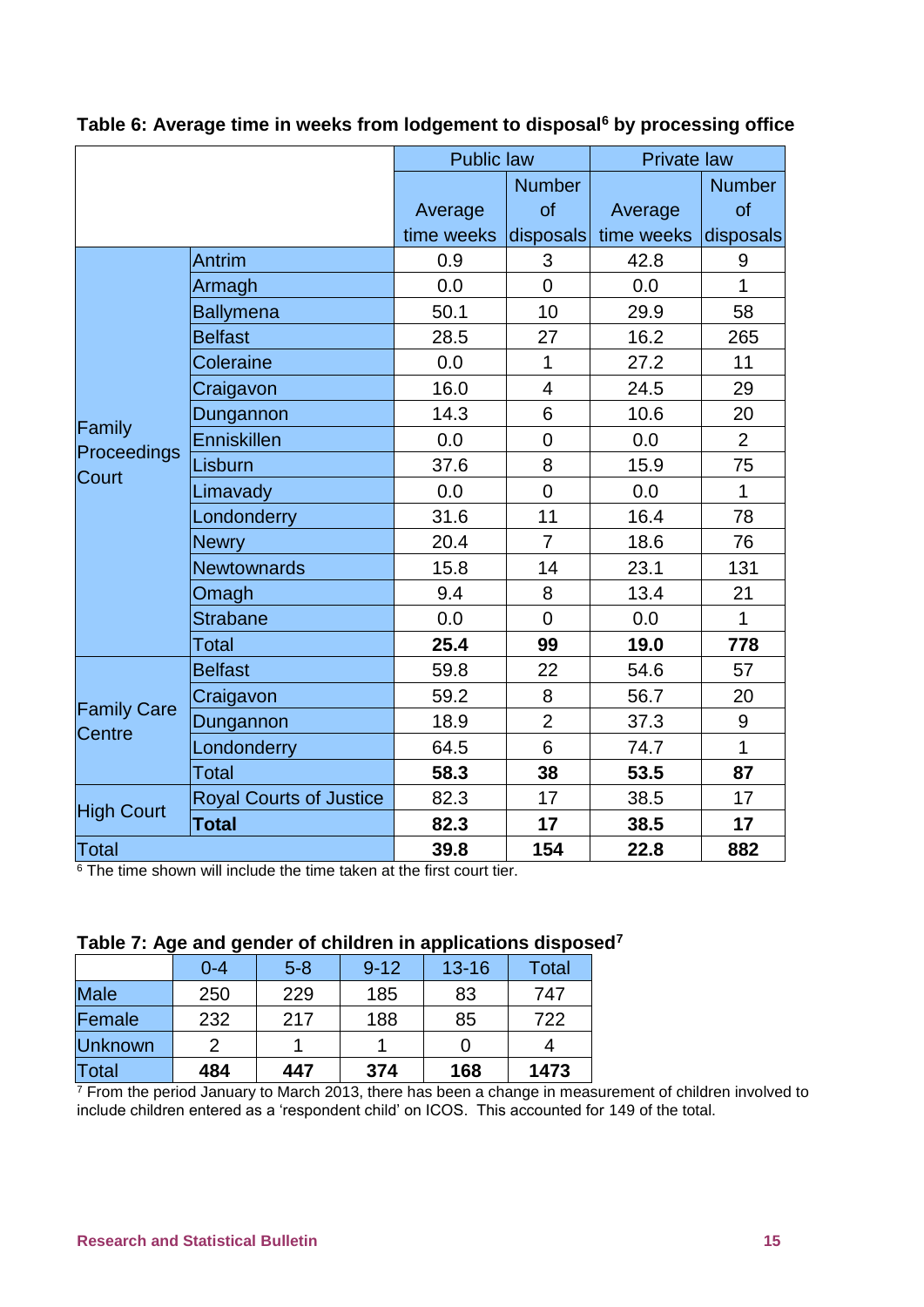|                                       |                                | <b>Total sitting</b> | Average      | <b>Total</b>   |
|---------------------------------------|--------------------------------|----------------------|--------------|----------------|
|                                       |                                | time                 | sitting time | sittings       |
| Family<br><b>Proceedings</b><br>Court | Antrim                         | 18:27                | 3:05         | 6              |
|                                       | <b>Ballymena</b>               | 33:57                | 3:24         | 10             |
|                                       | <b>Belfast</b>                 | 192:02               | 3:19         | 58             |
|                                       | Coleraine                      | 57:00                | 5:11         | 11             |
|                                       | Craigavon                      | 32:30                | 2:57         | 11             |
|                                       | Dungannon                      | 43:25                | 3:57         | 11             |
|                                       | Enniskillen                    | 0:15                 | 0:08         | $\overline{2}$ |
|                                       | Limavady                       | 0:10                 | 0:10         | $\overline{1}$ |
|                                       | Lisburn                        | 52:12                | 3:29         | 15             |
|                                       | Londonderry                    | 85:40                | 3:18         | 26             |
|                                       | <b>Newry</b>                   | 61:12                | 3:13         | 19             |
|                                       | <b>Newtownards</b>             | 140:20               | 4:15         | 33             |
|                                       | Omagh                          | 12:55                | 1:26         | 9              |
|                                       | <b>Strabane</b>                | 0:05                 | 0:05         | $\mathbf{1}$   |
|                                       | <b>Total</b>                   | 730:10               | 3:26         | 213            |
| <b>Family Care</b><br>Centre          | <b>Belfast</b>                 | 176:31               | 3:09         | 56             |
|                                       | Craigavon                      | 24:55                | 2:05         | 12             |
|                                       | Dungannon                      | 3:20                 | 0:50         | $\overline{4}$ |
|                                       | Londonderry                    | 9:44                 | 1:57         | 5              |
|                                       | <b>Newry</b>                   | 4:10                 | 4:10         | 1              |
|                                       | Omagh                          | 27:00                | 3:23         | 8              |
|                                       | <b>Total</b>                   | 245:40               | 2:51         | 86             |
| <b>High Court</b>                     | <b>Royal Courts of Justice</b> | 135:34               | 1:04         | 127            |
|                                       | <b>Total</b>                   | 135:34               | 1:04         | 127            |
| <b>Total</b>                          |                                | 1111:24              | 2:37         | 426            |

# <span id="page-19-0"></span>**Table 8: Court sittings and court sitting times** 8, 9

 $8$  A court sitting is counted as any day where the judiciary sit in court. It does not include time in chambers or days where the judiciary are sitting in chambers.

 $^{\rm 9}$ Children Order sittings refer to a sitting where any Children Order business is heard and the venue it was heard in.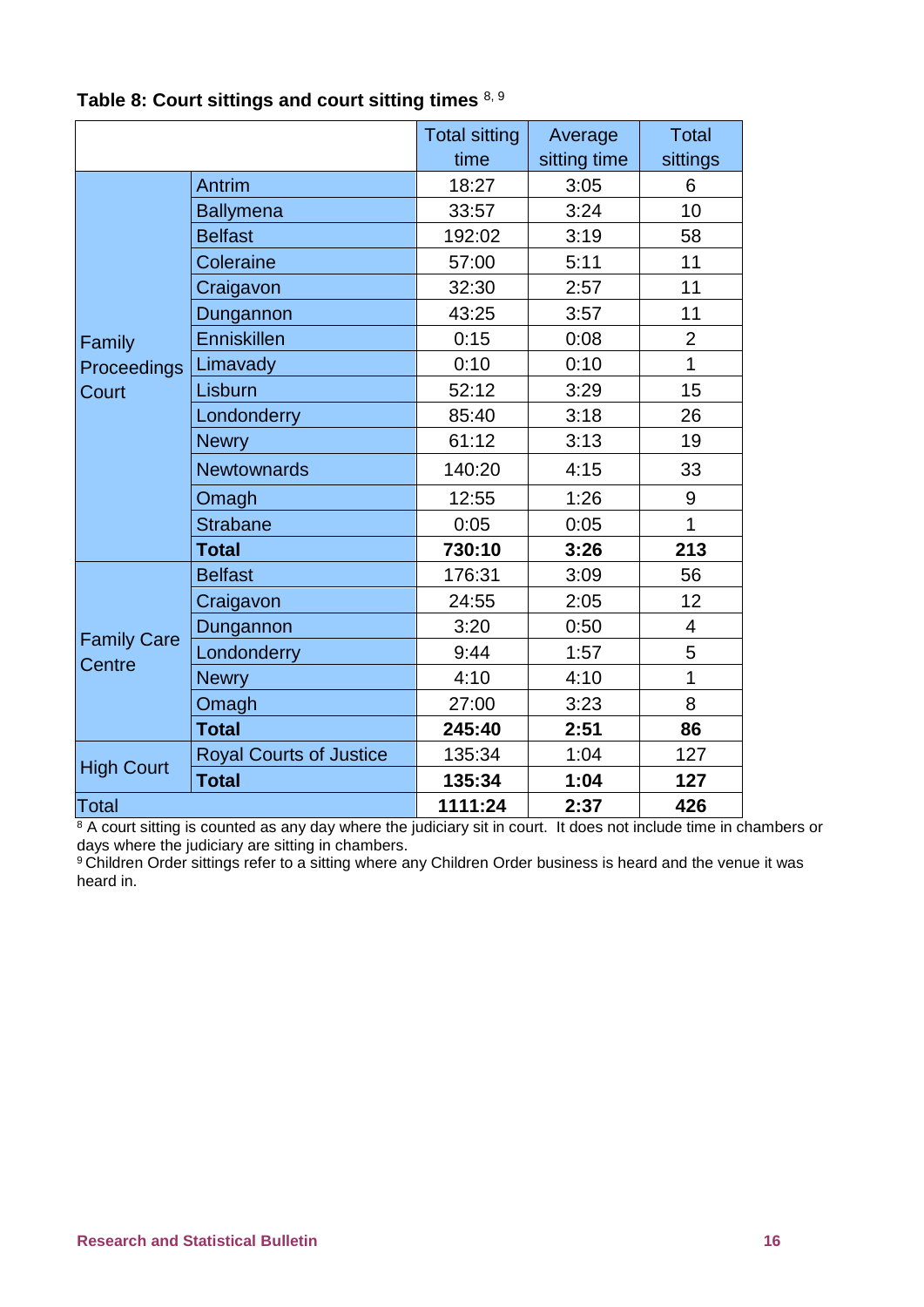#### <span id="page-20-0"></span>**APPENDIX 2 - EXPLANATORY NOTES Adjourn Generally**

A putting off or postponing of proceedings.

#### **Appointment of Guardian ad Litem**

Appointment of a guardian by the court - The High Court or a county court may appoint an individual to be a child's guardian if the child has no parent with parental responsibility for him or a residence order has been made with respect to the child in favour of a parent or guardian of his who has died while the order was in force. A person appointed as a guardian under this Article shall have parental responsibility for the child.

#### **Article 53 Contact with a child in care**

Where a child is in care of an authority, the authority shall (subject to the provisions of this article) allow the child reasonable contact with: (a) parents; (b) any guardian; (c) persons named in residence orders made immediately prior to the child being placed in care; and (d) persons who had care of the child by virtue of an order made in the exercise of the High Court's inherent jurisdiction immediately before the care order was made.

#### **Article 8 Contact**

Relates to Article 8 of the Children (Northern Ireland) Order 1995. A 'contact order' means an order requiring the person with whom a person lives, or is to live, to allow the child to visit or stay with a person named in the order, or for that person and the child to have contact with each other.

#### **Care Order**

A care order places a child in the care of a designated authority. A court may only make a care order if it is satisfied the child is suffering or at risk of harm etc.

#### **Child Assessment**

Application by an authority to request an order to authorise an assessment of a child's circumstances.

#### **County court judge**

A judge who sits in the county court and the Crown Court.

#### **Day sat**

This is a day on which a judge sat to hear court business. The information is organised into the various types of court business that a judge hears. The judge's day may consist of one or more sittings, at one or more court venues.

#### **Declaration of Parentage order**

Order made to determine parentage on the foot of an application for maintenance in respect of a person who denies that he/she is a parent of the child.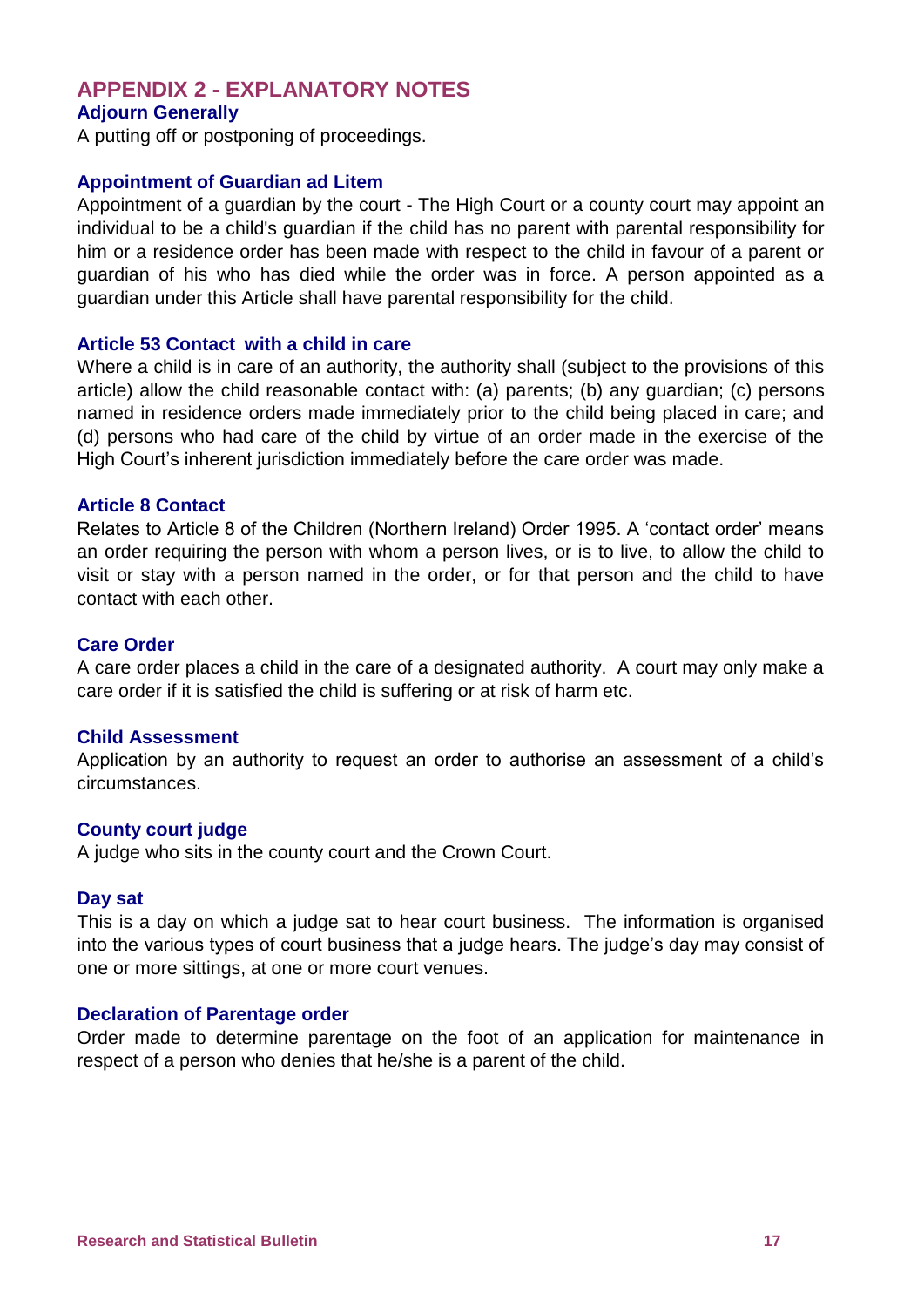#### **District judge**

A judge who sits in the county court or the magistrates' court.

#### **Education Supervision order**

Puts the child under the supervision of a designated education and library board. The education and library board may make an application in respect of a child of compulsory school age who is not being educated properly.

#### **Emergency Protection order**

Gives the applicant parental responsibility for a child under the age of 18. It authorises the removal of the child at any time to accommodation provided by or on behalf of the applicant, and being kept there. The court may make 'an emergency protection order' if it is satisfied that there is reasonable cause to believe that the child is likely to suffer significant harm.

#### **Family Assistance order**

This is a short term order made by agreement, under which an authority is required to make available a suitably qualified person to advise, assist and (where appropriate) befriend any person named in the order.

#### **Family Business**

Non-criminal court proceedings generally relating to matters between a husband and wife, common-law partners, or children.

#### **Family Care Centre**

A county court which generally hears appeals from Family Proceedings Courts, or family cases which are more complex in nature.

#### **Family Proceedings Court**

A court of summary jurisdiction (constituted as a Youth Court) which hears proceedings under the Children (Northern Ireland) Order 1995 e.g. residence, contact with children.

#### **Financial Provision order**

An order requiring either or both parents to make periodical payments or a lump sum payment to the applicant (the person with whom the child resides) for the benefit of the child.

#### **High Court Judge**

A judge who sits in the High Court and the Crown Court to hear and determine civil, family, and criminal business.

#### **Leave to change surname by which child is known**

An application for leave (permission) to change a child's name without a parent's consent. The court will give permission if it believes it is in the child's best interests to allow the name change.

#### **Non molestation order**

This order prevents a person from molesting another person with whom they have had a relationship or they are related to.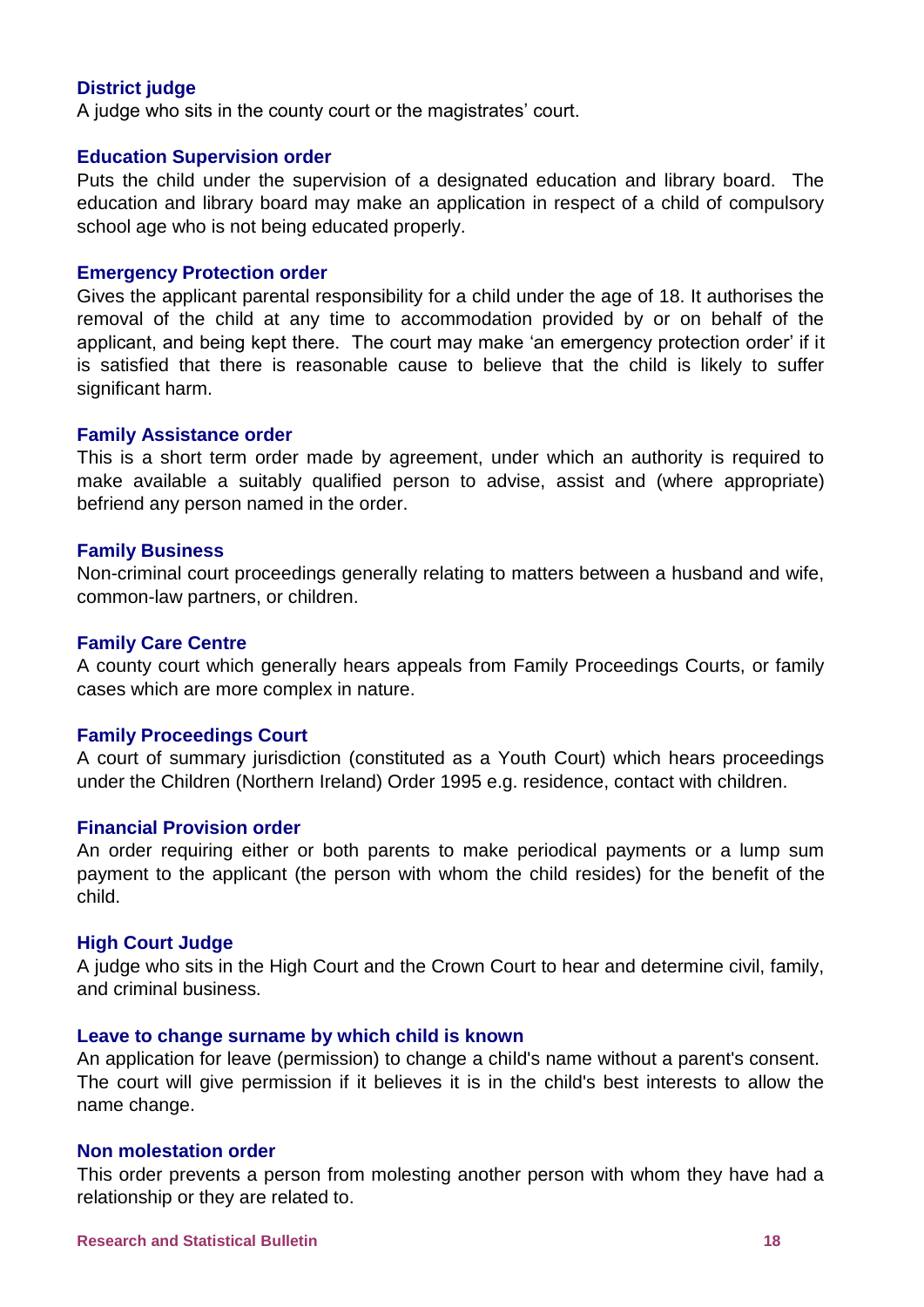Molestation encompasses any form of serious pestering or harassment and applies to any conduct which could properly be regarded as such a degree of harassment as to call for the intervention of the court. A 'non-molestation' order may contain one or both of the following:

(a) A provision prohibiting a person from molesting another person.

(b) A provision prohibiting the respondent from molesting a child.

#### **Occupation order**

Occupation orders declare, confer or regulate occupation (not ownership) rights in the family home between those in certain family or domestic relationships. These orders, if combined with a non-molestation order, may be used for protective purposes. Alternatively, they may be used to declare or regulate the right of occupation in the home in cases where protection is not an issue. An occupation order is available between parties who have had a relationship or are related.

#### **Parental Responsibility order**

Outlines the rights, duties, powers, responsibilities and authority which by law a parent of a child has in relation to the child and his / her property. It may also include certain rights which a guardian may exercise.

#### **Prohibited steps order**

An order which prevents a parent from taking specific actions as part of their normal parental responsibilities to a child.

#### **Recovery order**

An order which generally directs the return of a child who has been taken away unlawfully; has run away or is missing. The order may permit certain actions to be taken (like entering property) to enable it to be carried out.

#### **Residence order**

An order detailing with whom a child shall live. This is generally following the breakdown of a relationship, but can arise in other circumstances e.g. if the child's parents have died.

#### **Secure Accommodation order**

Accommodation provided for a continuous period of more than 24 hours, designed to restrict liberty.

#### **Sitting**

This is a period of work by a judge in a single courtroom on a single day. Several types of business may be heard at one sitting. Business heard in different courtrooms, whether at the same venue or elsewhere, is counted as separate sittings.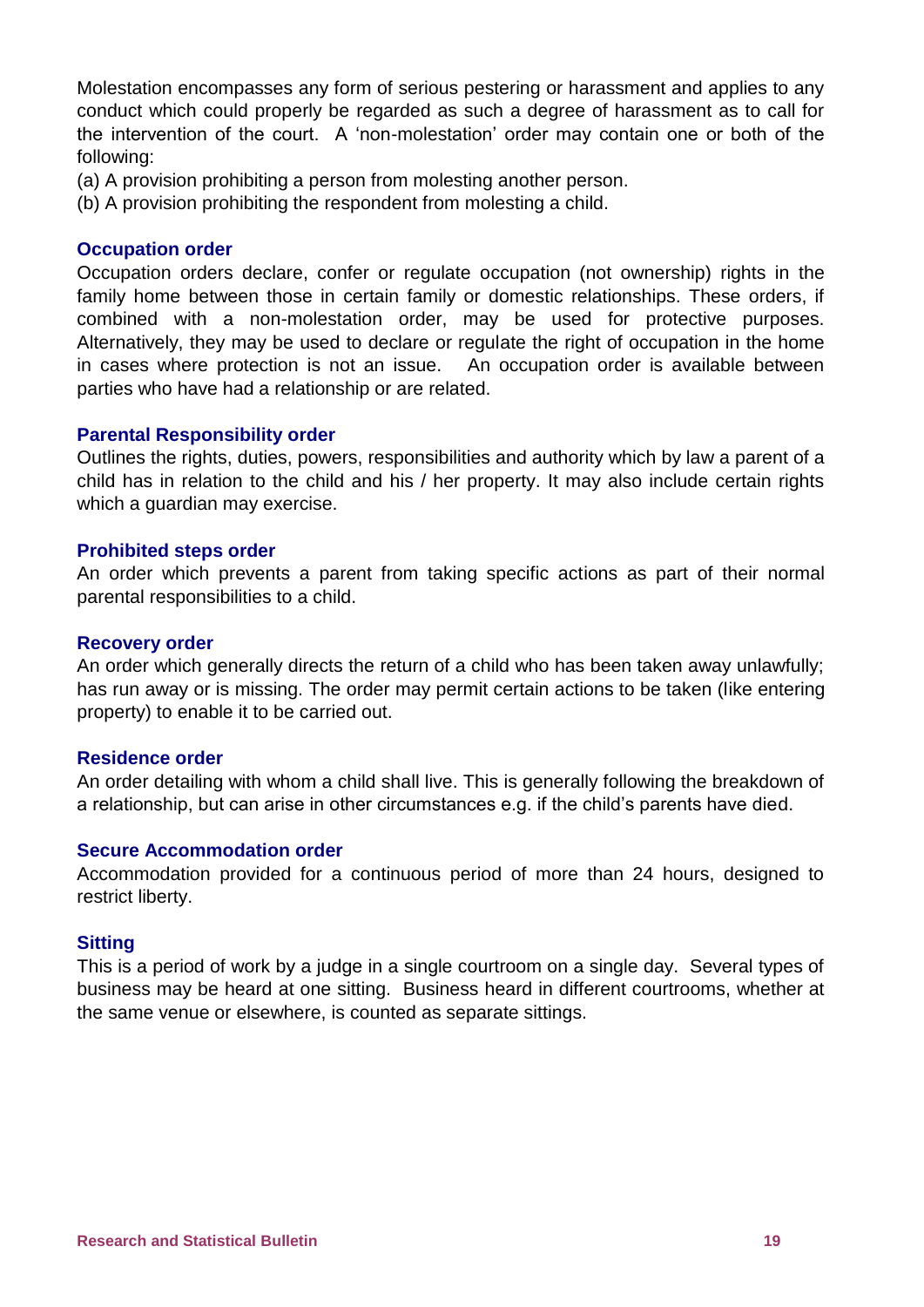#### **Specific issue order**

An order which addresses a specific matter that has arisen relating to the parental responsibility of a child e.g. which school shall they attend; what religion shall they be brought up in.

#### **Strike out order**

Striking out means the court ordering written material to be deleted so that it may no longer be relied upon.

#### **Supervision Order**

Puts a child under the supervision of a designated authority. A supervision order may require a child:

- (i) To comply with direction given by a supervisor as regards residence, reporting and participating in activities.
- (ii) To keep the supervisor informed of any change in address and allow the supervisor to visit at the place where he is living.

#### **Withdrawn**

An order which removes a case from court, for a variety of reasons. The court action then ceases.